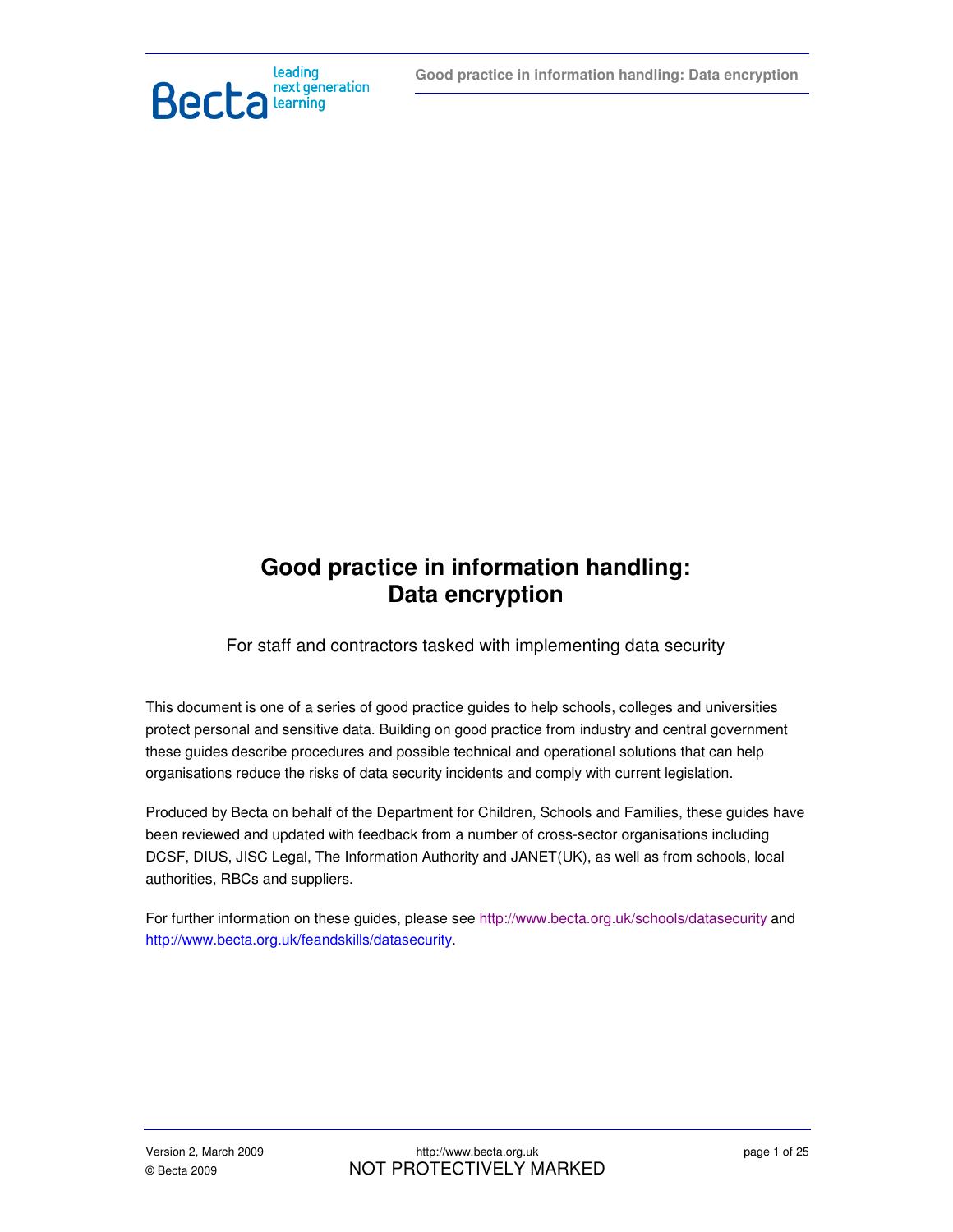## **Contents**

| 1              |       |                                                                        |  |  |  |  |  |
|----------------|-------|------------------------------------------------------------------------|--|--|--|--|--|
| $\mathbf{2}$   |       |                                                                        |  |  |  |  |  |
| 2.1            |       |                                                                        |  |  |  |  |  |
| 3              |       |                                                                        |  |  |  |  |  |
| 3.1            |       |                                                                        |  |  |  |  |  |
|                | 3.2   |                                                                        |  |  |  |  |  |
|                | 3.2.1 | Recovering information after losing passwords, passphrases or tokens 8 |  |  |  |  |  |
|                | 3.2.2 |                                                                        |  |  |  |  |  |
|                | 3.2.3 |                                                                        |  |  |  |  |  |
|                | 3.3   |                                                                        |  |  |  |  |  |
| $\overline{4}$ |       |                                                                        |  |  |  |  |  |
| 4.1            |       |                                                                        |  |  |  |  |  |
|                | 4.2   |                                                                        |  |  |  |  |  |
|                | 4.3   |                                                                        |  |  |  |  |  |
| 4.4            |       |                                                                        |  |  |  |  |  |
| 4.5            |       |                                                                        |  |  |  |  |  |
| 4.6            |       |                                                                        |  |  |  |  |  |
|                | 4.7   |                                                                        |  |  |  |  |  |
| 4.8            |       |                                                                        |  |  |  |  |  |
|                | 4.9   |                                                                        |  |  |  |  |  |
|                | 4.10  |                                                                        |  |  |  |  |  |
|                | 4.11  |                                                                        |  |  |  |  |  |
|                | 4.12  |                                                                        |  |  |  |  |  |
|                | 4.13  |                                                                        |  |  |  |  |  |
|                | 4.14  |                                                                        |  |  |  |  |  |
|                | 4.15  |                                                                        |  |  |  |  |  |
|                | 4.16  |                                                                        |  |  |  |  |  |
|                | 4.17  |                                                                        |  |  |  |  |  |
|                |       |                                                                        |  |  |  |  |  |
| 5.1            |       |                                                                        |  |  |  |  |  |
|                | 5.2   |                                                                        |  |  |  |  |  |
|                | 5.2.1 |                                                                        |  |  |  |  |  |
|                |       |                                                                        |  |  |  |  |  |
|                | 5.3   |                                                                        |  |  |  |  |  |
| 6              |       |                                                                        |  |  |  |  |  |
| 6.1            |       |                                                                        |  |  |  |  |  |
|                | 6.2   |                                                                        |  |  |  |  |  |
|                | 6.3   |                                                                        |  |  |  |  |  |
| 7              |       |                                                                        |  |  |  |  |  |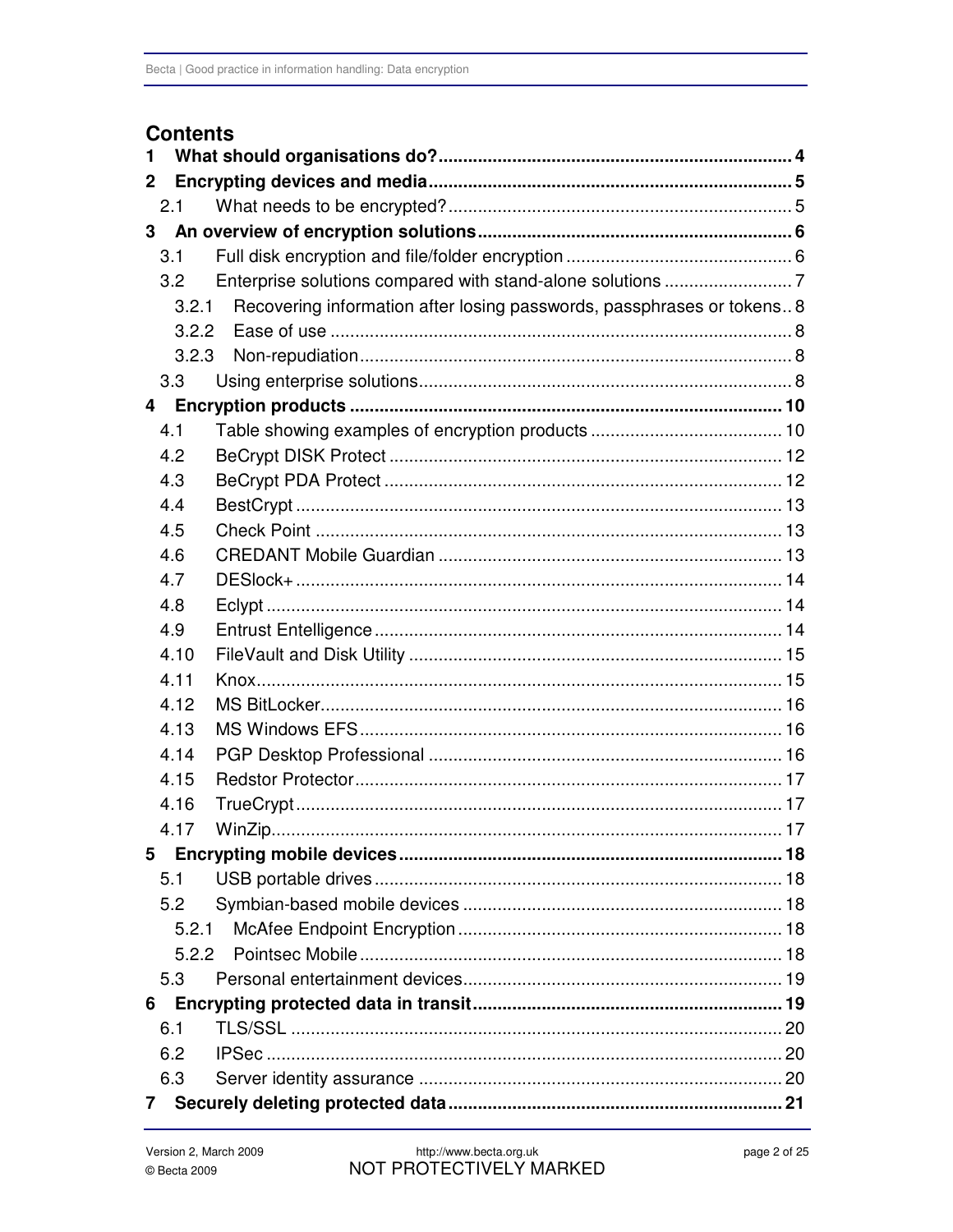| 7.3 |  |
|-----|--|
|     |  |
|     |  |
|     |  |
|     |  |
|     |  |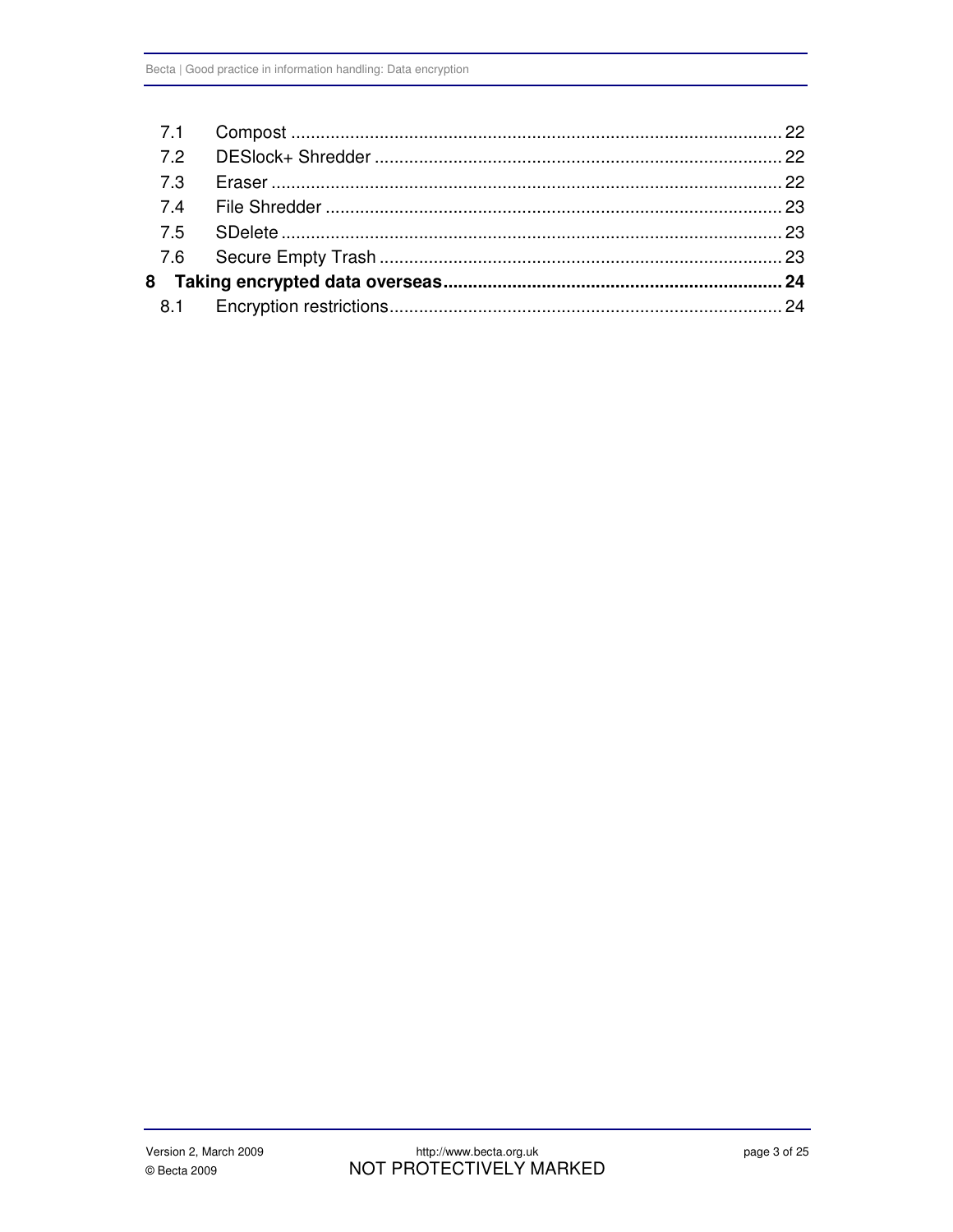## **Key points**

Educational organisations should use data encryption to help maintain the security of the personal data they hold on learners, staff and others.

In most cases, electronic transmission and storage of data is more secure than paper-based systems.

Encryption does not work in isolation from the other good practice in data handling.

This guide is intended for those staff or contractors in educational organisations who are tasked with putting in place a system of encryption and secure deletion of data. It contains:

- information on when encryption is required
- information on the types of encryption software available and their advantages and disadvantages
- information on common examples of encryption software
- methods of encryption for data in transit
- detailed information on data handling policies
- • guidance on taking encrypted data overseas.

## **1 What should organisations do?**

It is a legal requirement of the Data Protection Act 1998 to protect and secure personal data. The Information Commissioner's Office (ICO) recommends<sup>1</sup> that portable and mobile devices (including media) used to store and transmit personal information, the loss of which could cause damage or distress to individuals, should be protected using approved encryption software which is designed to guard against the compromise of information.

Data Handling Procedures in Government [\[http://is.gd/lUbc\],](http://is.gd/lUbc) published by the Cabinet Office, also sets out the measures that government organisations should adopt to protect personal and sensitive data:

- when sensitive or personal data is required by an authorised user from outside the organisation's premises (for example, by a member of staff to work from their home), they should preferably have secure remote access to the management information system or learning platform
- if secure remote access is not possible, users must only remove or copy personal or sensitive data from the organisation or authorised premises if

<sup>1</sup> See the ICO website

[<sup>\[</sup>http://www.ico.gov.uk/about\\_us/news\\_and\\_views/current\\_topics/Our%20approach%20to%20encrypti](http://www.ico.gov.uk/about_us/news_and_views/current_topics/Our%20approach%20to%20encryption.aspx)  on.aspx].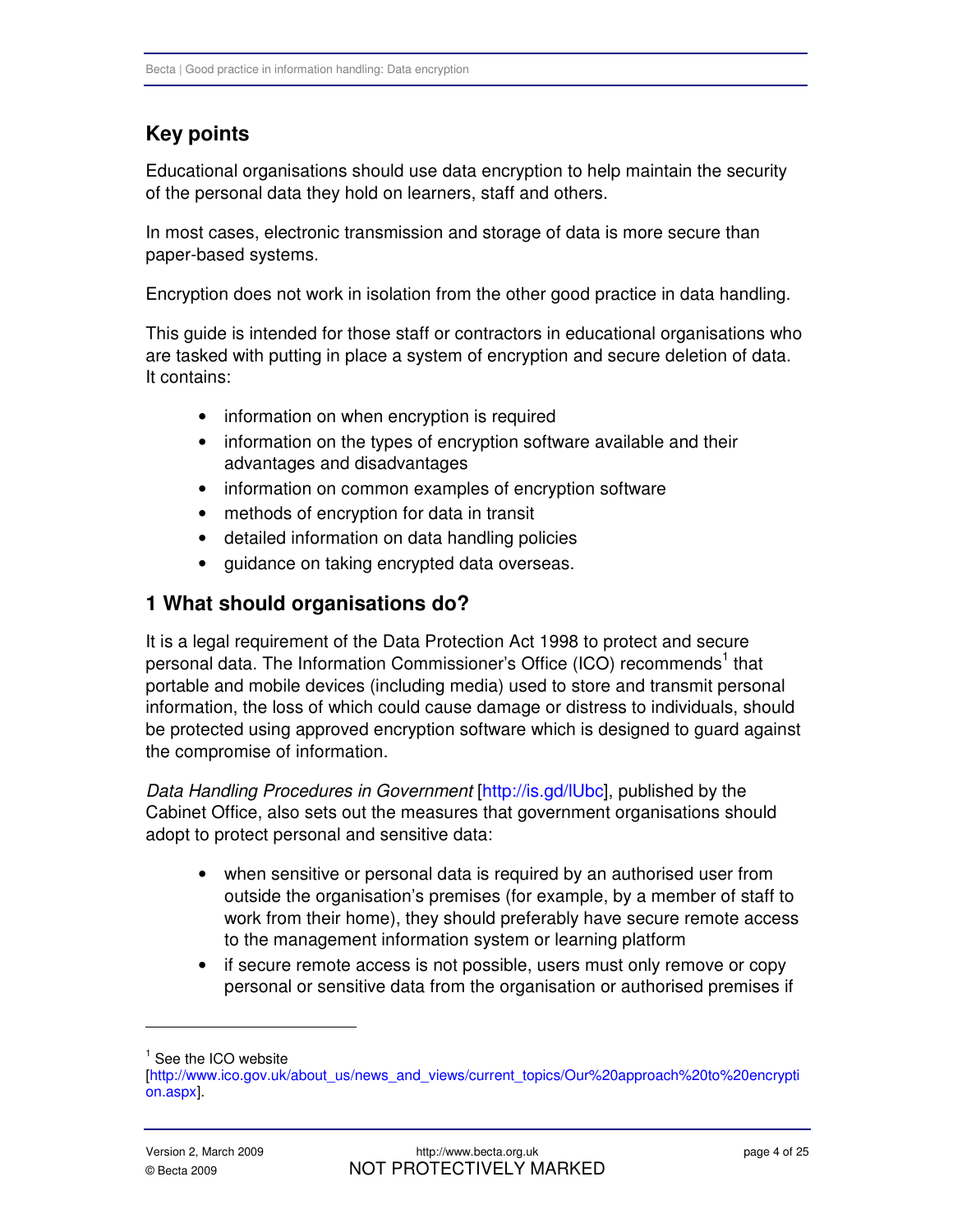the storage media, portable or mobile device is encrypted and is transported securely for storage in a secure location

• Organisations or users must securely delete sensitive personal data or personal data when it is no longer required<sup>2</sup>.

Government recommendations are that the Government Protective Marking Scheme should be used to indicate the sensitivity of data. The scheme is made up of five markings, which in descending order of sensitivity are: TOP SECRET, SECRET, CONFIDENTIAL, RESTRICTED and PROTECT. Most sensitive or personal data that is used within educational institutions will come under the PROTECT classification. More information about the Government Protective Marking Scheme can be found in HMG Security Policy Framework [\[http://www.cabinetoffice.gov.uk/spf/sp2\\_pmac.aspx#18\].](http://www.cabinetoffice.gov.uk/spf/sp2_pmac.aspx#18) 

Specific rules apply to how data within each classification should be secured. Data that is classified as PROTECT should be encrypted if removed or accessed from outside any approved secure space or transferred between secure spaces. Examples of approved secure spaces include physically secure areas in schools, colleges, universities, local authorities and the premises of support contractors.

Note that access to sensitive data must also be controlled according to the role of the user, with access granted on a need-to-know basis. For example, not every member of staff should need access to the whole management information system.

## **2 Encrypting devices and media**

#### **2.1 What needs to be encrypted?**

The Government's and the ICO's guidelines are that encryption should be applied to personal data that is held on hard drives, portable media (such as DVDs, CDs and USB drives), back-up tapes, computer networks (such as storage area networks) and off-site back-up services.

The encryption solutions you choose will depend on your organisation, your users, the ICT infrastructure, staffing and technical capability, and the applications that you use, but it should be noted that encryption does not work in isolation from the other good practice in data handling. Installing and configuring encryption software on every member of staff's laptop, as well as putting in place new authentication tokens and any additional technology (if applicable), is not just time-consuming, it also requires a change of culture for all users.

Note that if your organisation does not have encryption now, we strongly recommend that you stop all copying, removing or accessing PROTECTED data

 $2$  Retention times will differ depending on the specific data, the organisation's own policies and, where appropriate, statutory requirements. The Records Management Society provides some guidance for schools and local authorities on retention period[s \[http://www.rms-gb.org.uk/resources\].](http://www.rms-gb.org.uk/resources)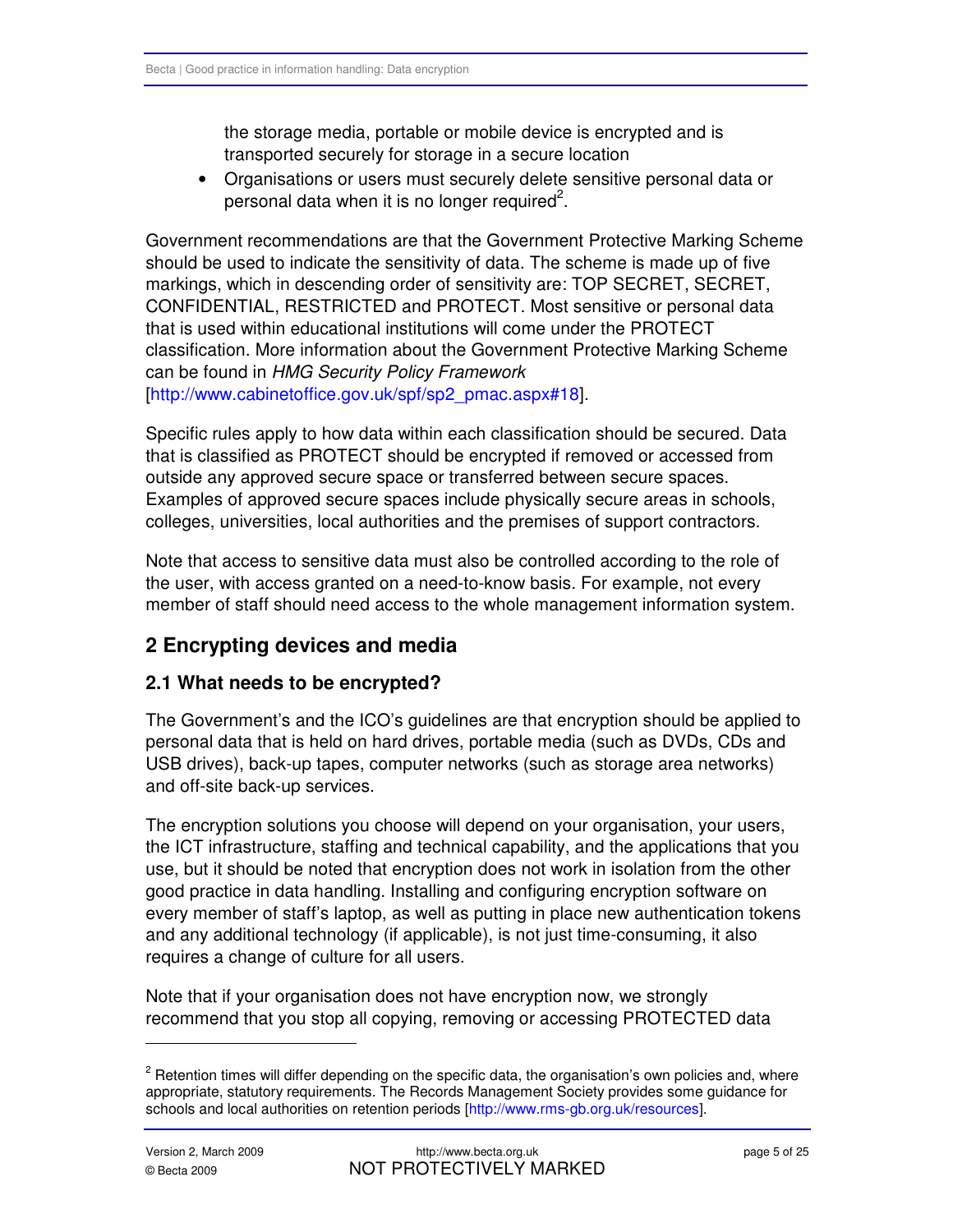until you have software to encrypt files and protect the communication links accessing this data.

## **3 An overview of encryption solutions**

A number of encryption solutions are available, some of which may be certified as CAPS (CESG Assisted Products Service) – CESG stands for Communications-Electronics Security Group, the Government's national technical authority for information assurance, CCTM (CESG Claims Tested Mark) approved, FIPS (Federal Information Processing Standards) 140-2 compliant or have no formal certification.

Certified products have been independently evaluated to verify that they operate correctly and are robust. Ideally, organisations should use certified products where possible. The certification process, however, is expensive and time-consuming, so certified solutions tend to be more expensive and respond more slowly to changes to operating systems or applications. Non-certified solutions can also provide effective data security. We suggest that organisations ask for further advice from their supplier or technical support service (if available).

## **3.1 Full disk encryption and file/folder encryption**

Organisations and individuals can encrypt personal data on a device – for example, a laptop – using either full disk encryption (also known as whole disk encryption) or file/folder encryption (also known as file system level encryption).

In full disk encryption, almost all of the contents of a laptop's hard drive are encrypted. Usually only the Master Boot Record remains unencrypted, and this does not contain personal data.

Full disk encryption has the big advantage of being user-friendly. Users can continue to use their laptop in much the same way as they did before it was encrypted. It also encrypts almost all of the data on the device, including temporary files.

However, full disk encryption has the disadvantage that it only secures data while it stays on the laptop. If a user copies it to an unencrypted portable USB drive or removable media, it is decrypted and is no longer secure. It is also decrypted if a user sends the data as an attachment in an email. File/folder encryption overcomes this by encrypting the files and/or folders individually, so that they stay secure throughout their life. Data stays secure even if a user copies it to a portable USB drive or other removable media, or sends it to someone as an attachment in an email.

File/folder encryption must be set up with great care. Personal data is sometimes contained in the temporary files created by operating systems and applications. File/folder encryption solutions must be set up to encrypt these files. As users mostly do not know that these files exist, they will need help to do this.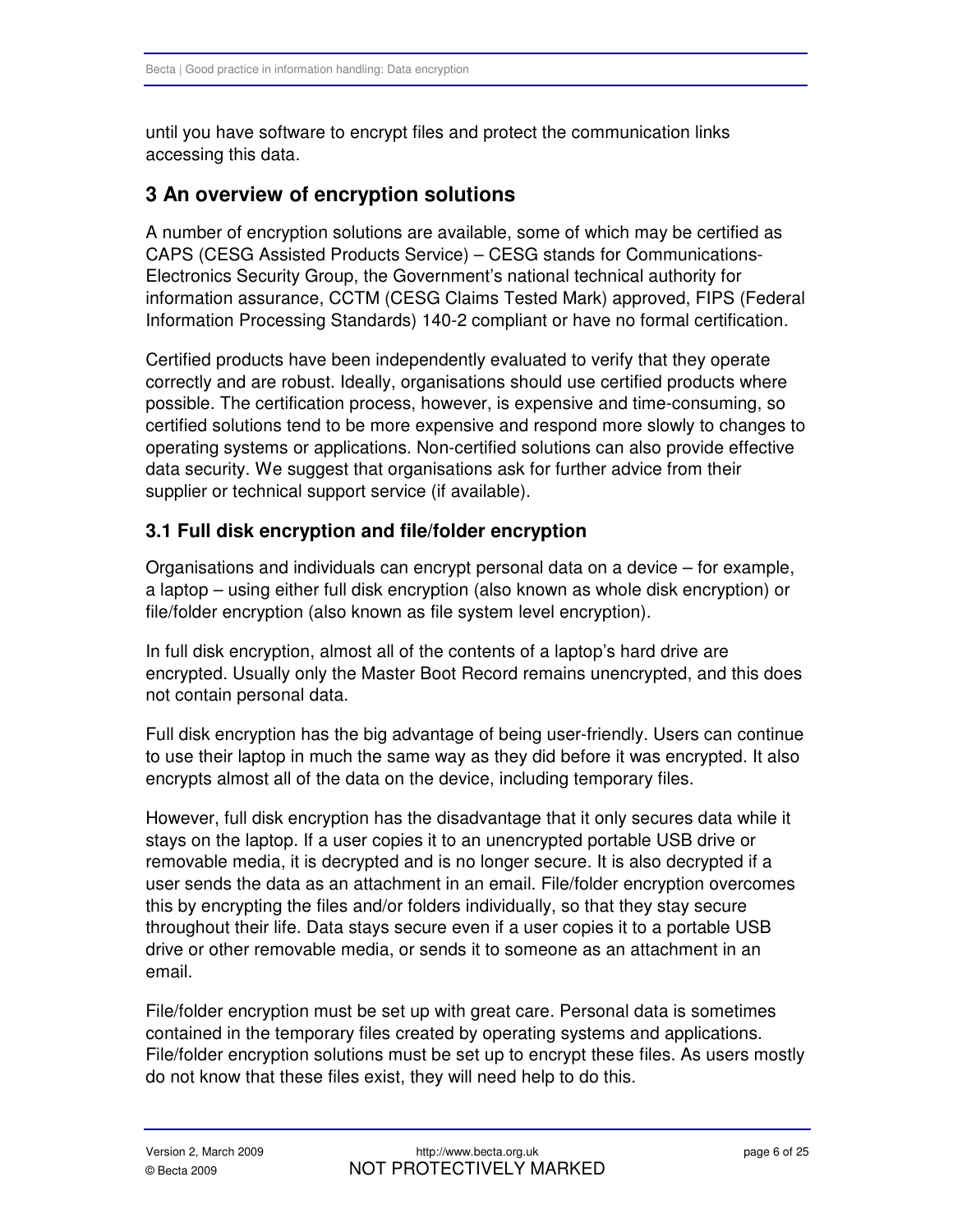Furthermore, file/folder encryption does not always encrypt the metadata associated with a file (metadata includes the attributes of a file such as its name, size, type and so on).

You should also note that if a laptop is put to sleep or hibernated, rather than being shut down, data may not be properly secured.

Full disk encryption and file/folder encryption slow down laptop performance by up to 10 per cent. Full disk encryption provides faster individual file/folder access compared to file/folder encryption, but it increases start-up times for booting and applications.

In many cases, organisations should use a combination of full disk encryption and file/folder encryption to achieve a balanced, secure solution.

With both options, it is critical to test operating system patches and application updates for compatibility with encryption solutions before implementing them.

Finally, there is the issue of equipment disposal. Provided strong authentication credentials are used, full disk encryption may reduce the need to securely delete data on media before disposal. Anyone accessing the media will find, what looks like, random data. With file/folder encryption, it is necessary to securely delete all the data held on media before disposal to make sure the data cannot be recovered (including account details, history/log information and temporary files).

## **3.2 Enterprise solutions compared with stand-alone solutions**

Whichever technology is deployed, organisations need to be sure that:

- the technology has been thoroughly tested on the platform(s) they use
- the technology will be relatively future-proof
- there is someone to call when something goes wrong.

While it is possible to conform to current privacy legislation using the stand-alone solutions explained later in this document, there are significant issues that need to be understood before using them. Enterprise solutions, such as those supplied by Entrust, Microsoft, PGP and others, provide a manageable and reliable infrastructure that is designed to address these issues.

In terms of one-off costs, stand-alone solutions are usually free or low cost. However, the total cost of ownership for an enterprise solution may well be lower when other long-term costs (for example, manageability) are considered.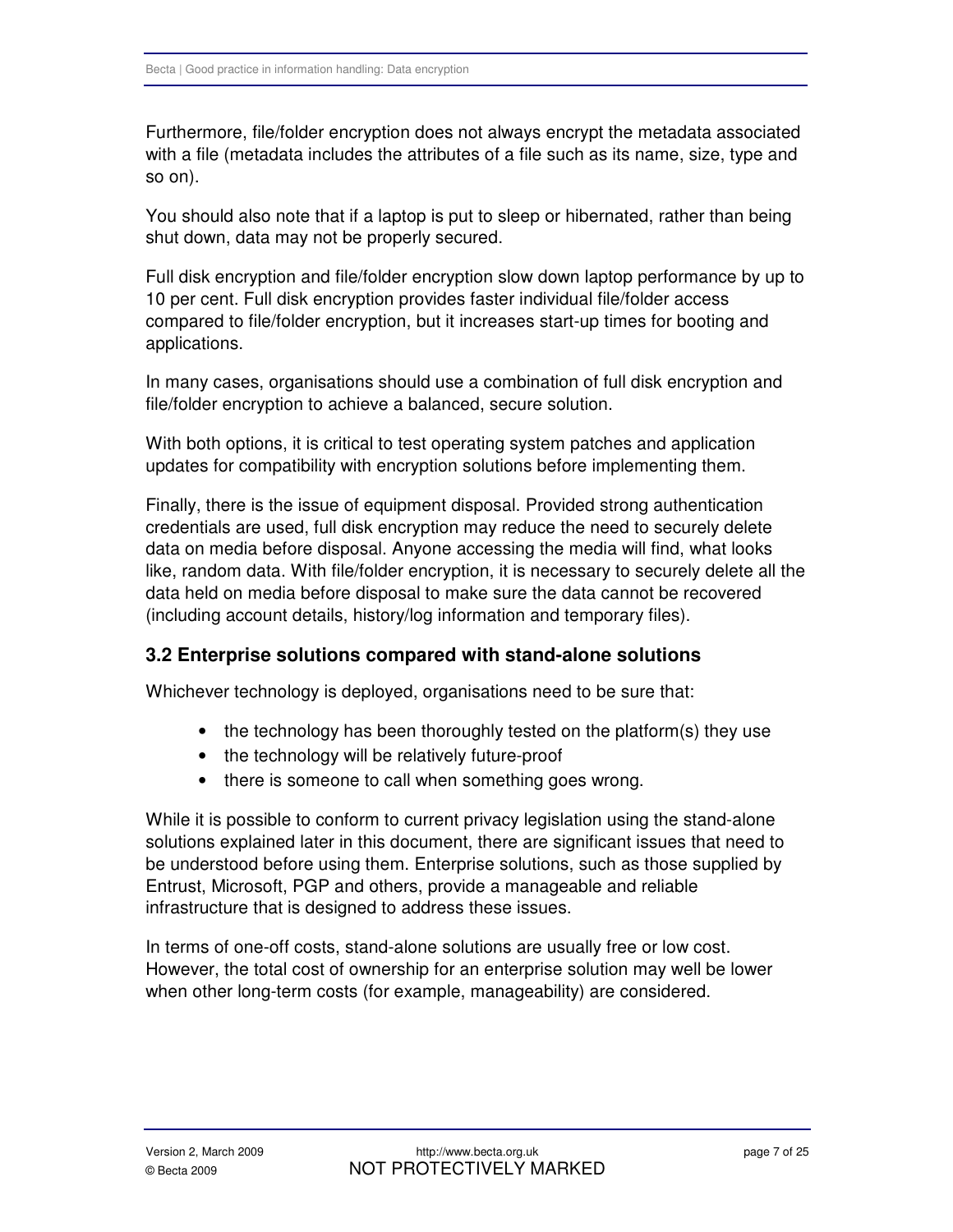#### **3.2.1 Recovering information after losing passwords, passphrases or tokens**

Not all stand-alone encryption solutions provide reliable information recovery because encryption relies on a credential (password, passphrase or token) that belongs to an individual user. If the user forgets or loses the credential, it is not possible to recover the encrypted data. If organisations encrypt entire servers this way, the impact of losing a credential is high.

Organisations using stand-alone solutions must be careful to select solutions that offer methods for resetting passwords and managing keys, or have additional procedures in place to make sure they do not permanently lose credentials.

Enterprise solutions get around this by creating keys that can be used to recover encrypted data. This needs to be a strictly managed and regulated process, usually involving more than one person; most enterprise identity management and provisioning systems provide the technology to achieve this 'out of the box'.

#### **3.2.2 Ease of use**

Once set up, enterprise solutions tend to be user-friendly and come with comprehensive help, support and training material because they are aimed at a broad market. They do, however, require expert support to install and set up correctly.

Stand-alone solutions are usually easy to use once installed and set up correctly. However, users will need some training before using them and, like enterprise solutions, need expert help to install and set up the software correctly.

#### **3.2.3 Non-repudiation**

An enterprise solution provides the significant benefit of non-repudiation, which means that a user cannot deny they created a document or performed an action affecting it. This also provides an audit trail.

Digital signatures provide a robust way of confirming the identity of the creator of a document or piece of content or an individual user who has performed an action on a system. This means organisations can guarantee that a document was created or a transaction was started by a particular user and that it has not been altered in any way since.

#### **3.3 Using enterprise solutions**

The ideal enterprise solution for organisations will provide:

- full disk encryption for all laptops and file/folder encryption (so that files retain their protection if they are moved, copied or emailed)
- key management and recovery capabilities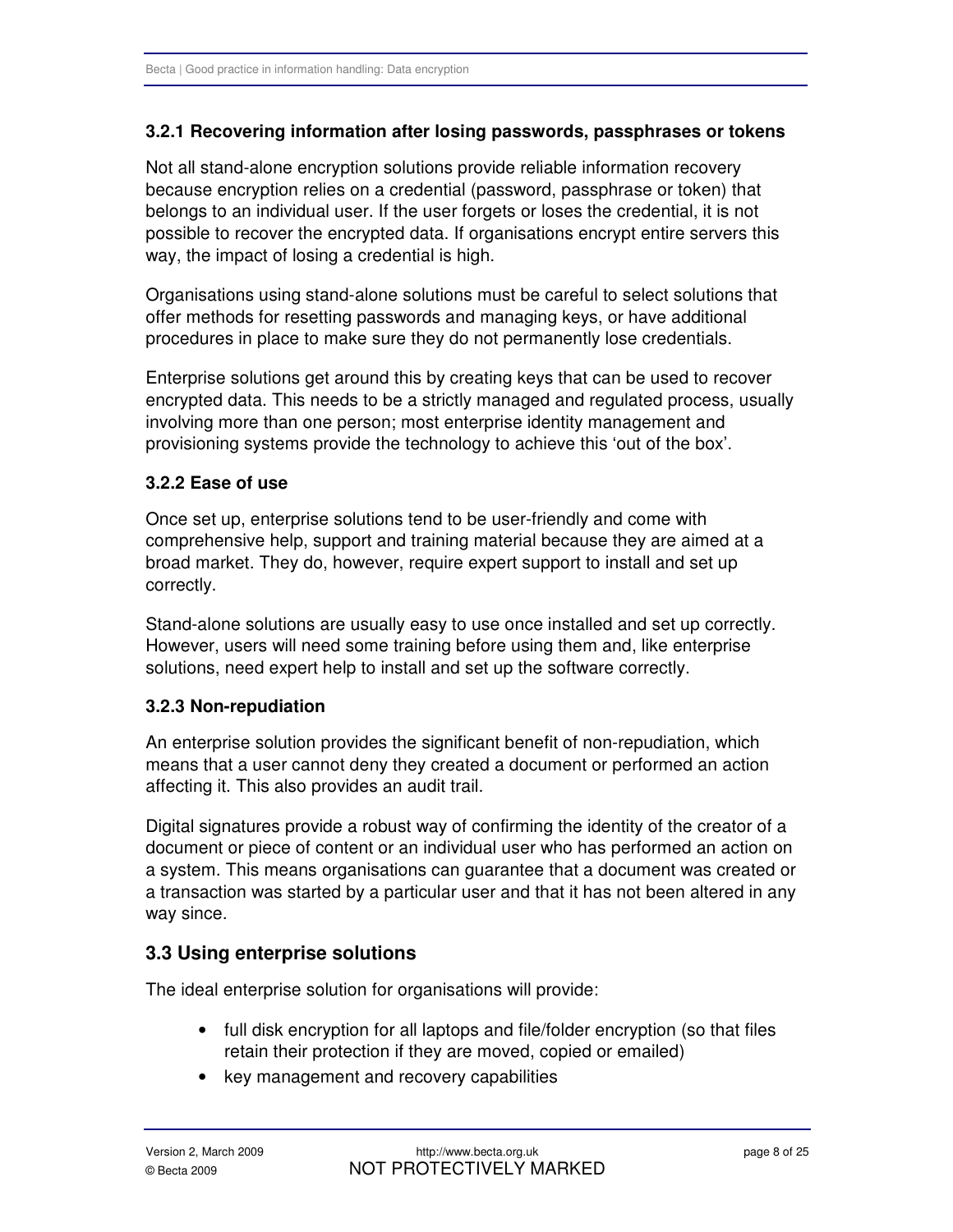- the capability to address multiple platforms Windows, Linux and Apple Mac – as well as mobile devices with the same product
- • secure automatic file deletion
- ease of use, requiring little intervention or knowledge of the underlying technology by the average user
- • compatibility with various two-factor authentication mechanisms
- certification to FIPS 140-2.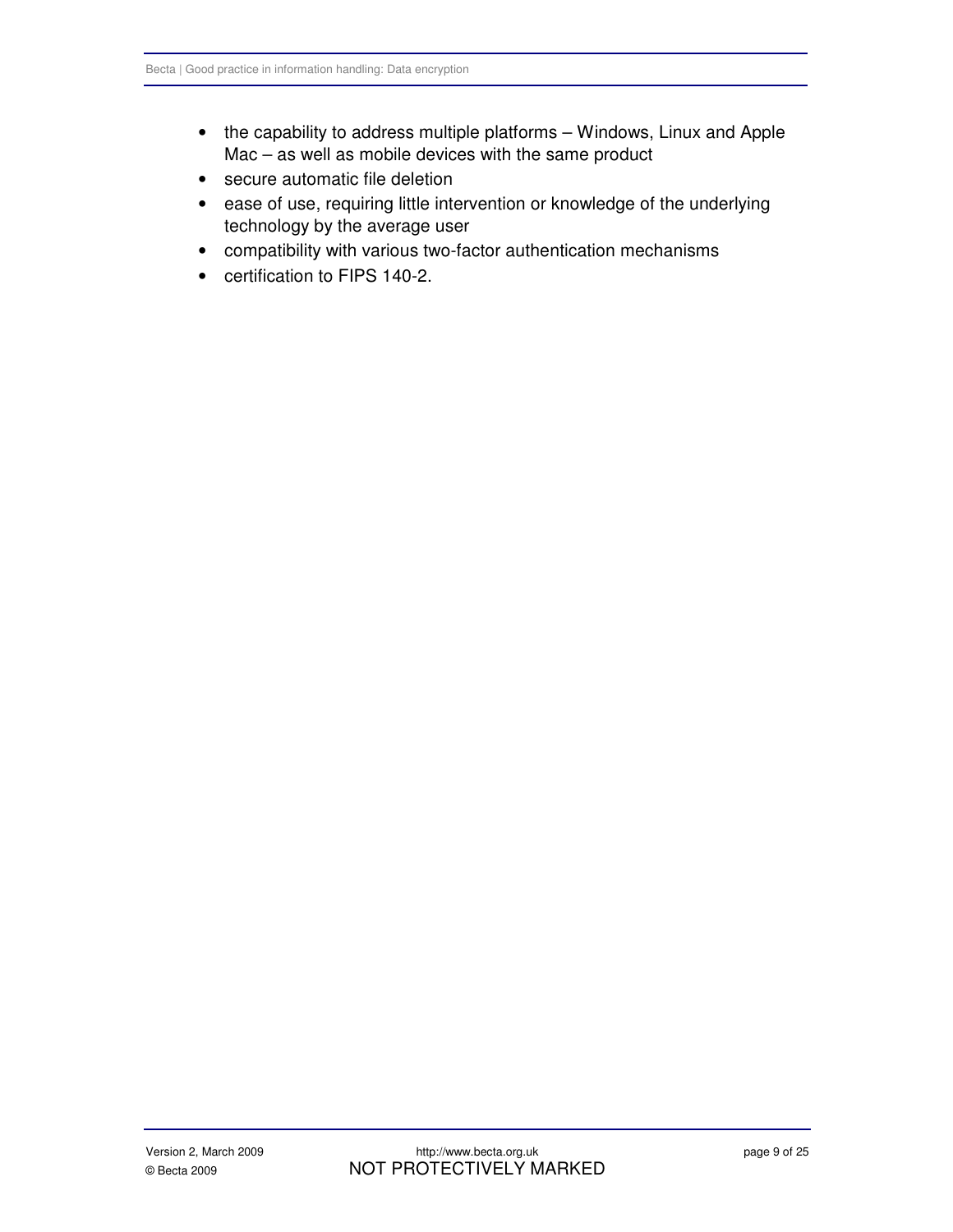## **4 Encryption products**

NB: Becta has not conducted formal evaluation of these products and, therefore, does not recommend any specific solution. The products listed here are to demonstrate some of the types of solutions currently in use within the education sector. Other suitable products are available that are not listed in this document.

### **4.1 Table showing examples of encryption products**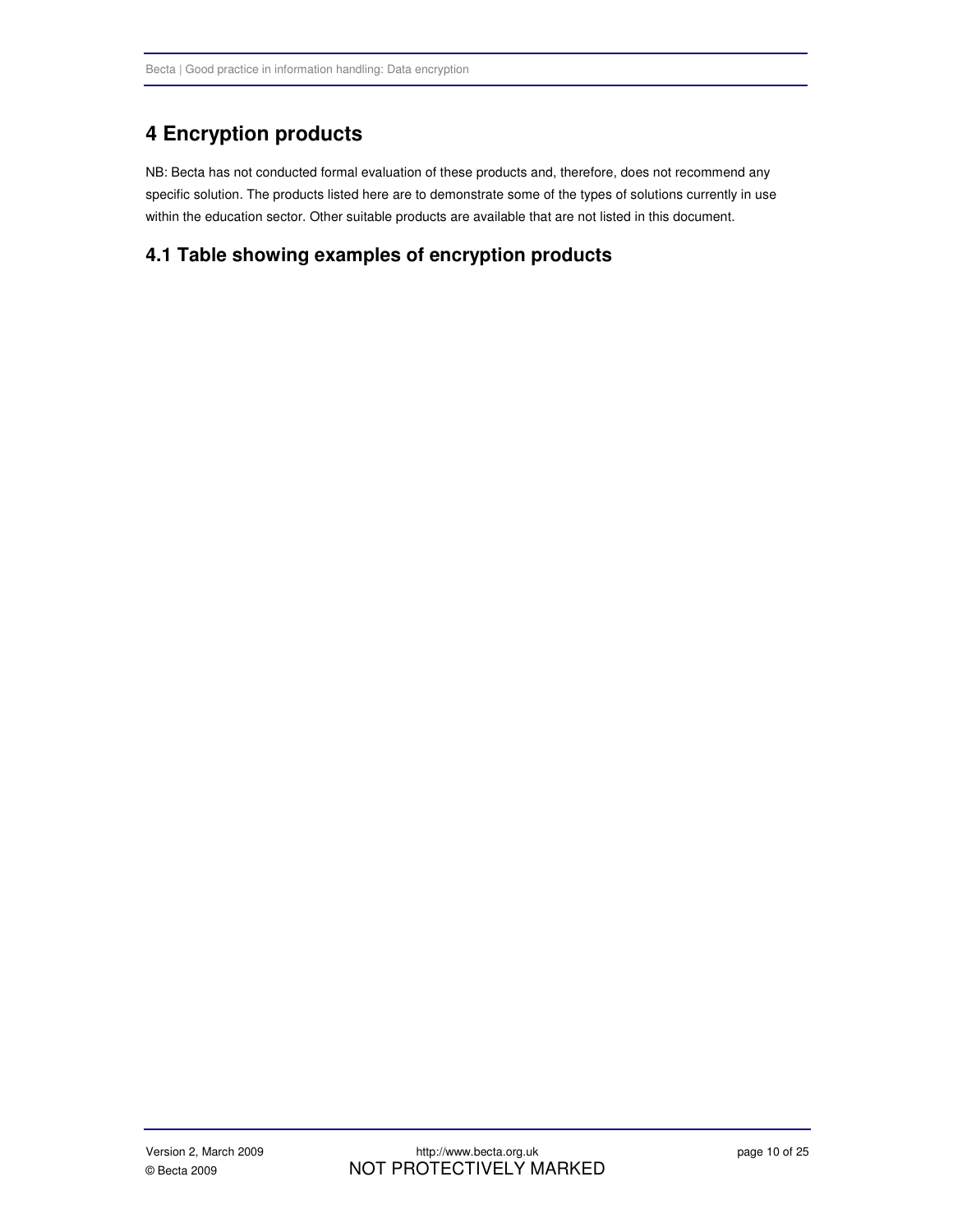| <b>Example products (in</b><br>alphabetical order) | Windows | Mac | unix/Linux | Symbian | <b>Windows</b><br>Mobile | <b>OSB</b> | Ad hoc file<br>encryption |
|----------------------------------------------------|---------|-----|------------|---------|--------------------------|------------|---------------------------|
| <b>BeCrypt DISK Protect</b>                        | X       |     |            |         |                          | X          |                           |
| <b>BeCrypt PDA Protect</b>                         |         |     |            |         | X                        | X          |                           |
| <b>BestCrypt</b>                                   |         |     | X          |         |                          |            |                           |
| <b>Check Point</b>                                 | X       | X   | X          |         |                          | X          |                           |
| <b>CREDANT Mobile</b><br>Guardian                  | X       | X   |            | X       | X                        | X          | X                         |
| DESlock+                                           | X       |     |            |         |                          | X          | X                         |
| <b>Disk Utility</b>                                |         | X   |            |         |                          |            |                           |
| <b>Eclypt and Eclypt</b><br>Freedom                | X       |     | X          |         |                          | X          | X                         |
| Eclypt PICO Freedom                                |         |     |            |         |                          | X          |                           |
| <b>Entrust Entelligence</b>                        | X       | X   | X          |         |                          | X          | X                         |
| FileVault                                          |         | X   |            |         |                          |            |                           |
| IronKey                                            |         |     |            |         |                          | X          |                           |
| Kanguru MicroDrive                                 |         |     |            |         |                          | X          |                           |
| Kingston DataTraveler<br><b>BlackBox</b>           |         |     |            |         |                          | X          |                           |
| Knox                                               |         | X   |            |         |                          | X          |                           |
| <b>McAfee Endpoint</b><br>Encryption               |         |     |            | X       |                          |            |                           |
| <b>MS BitLocker</b>                                | X       |     |            |         |                          | X          |                           |
| <b>MS Windows EFS</b>                              | X       |     |            |         |                          |            |                           |
| <b>PGP Desktop</b><br>Professional                 | X       | X   | X          | X       | X                        | X          | X                         |
| Pointsec Mobile                                    |         |     |            | X       | X                        |            |                           |
| <b>Redstor Protector</b>                           | X       |     |            |         |                          | X          | X                         |
| SanDisk Cruzer                                     |         |     |            |         |                          | X          |                           |
| <b>Stealth MXP</b>                                 |         |     |            |         |                          | X          |                           |
| TrueCrypt                                          | X       | X   | X          |         |                          | X          |                           |
| WinZip                                             | X       | X   |            |         |                          | X          | X                         |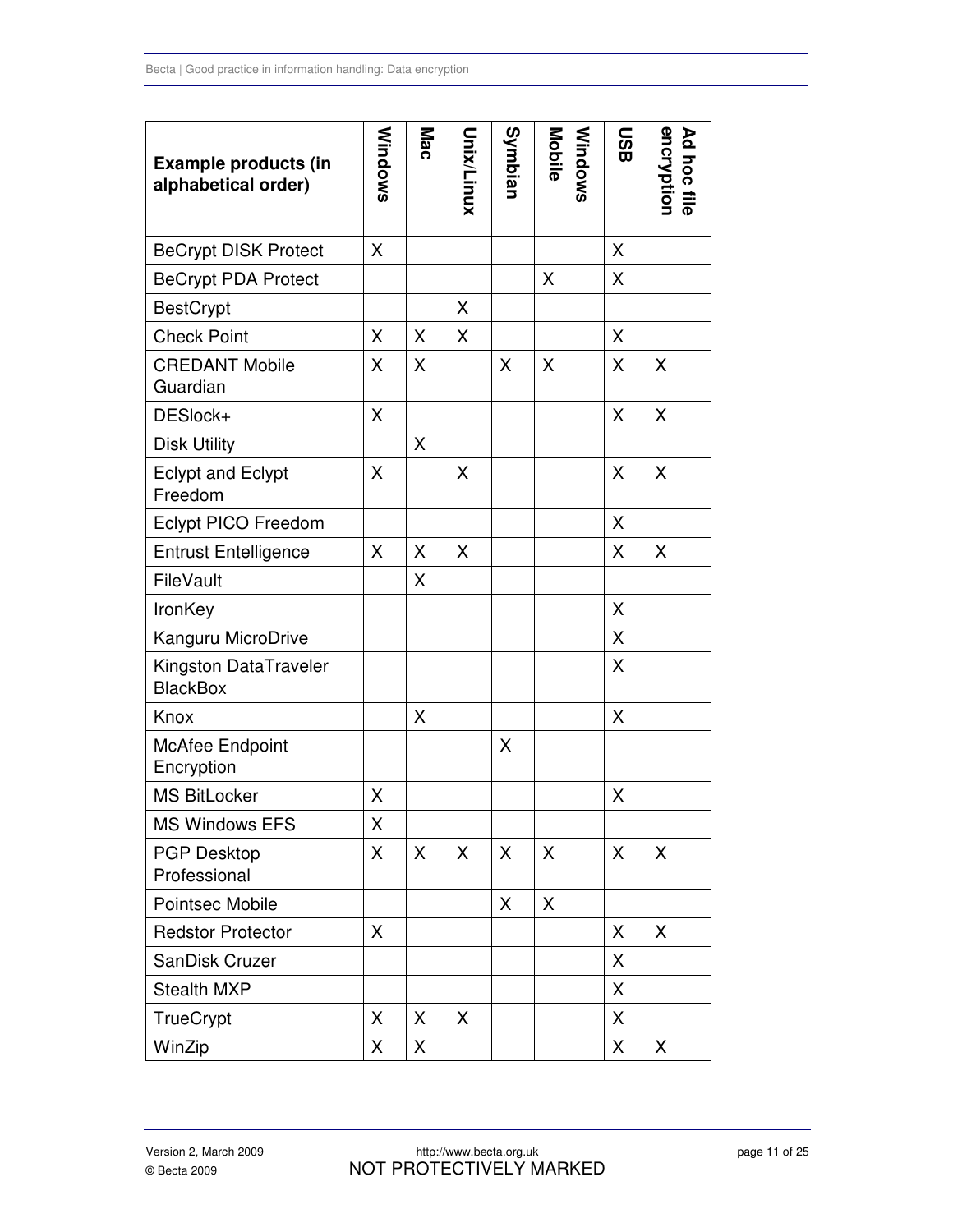The sections below provide manufacturers' descriptions of various encryption products and the functions they perform. There are also links to each manufacturer's website for extra information.

Some of the products discussed here are listed in the CESG's Directory of Infosec Assured Products [\[http://www.cesg.gov.uk/publications/media/directory.pdf\]. O](http://www.cesg.gov.uk/publications/media/directory.pdf)ther products will meet the intent of Data Handling Procedures in Government, but may not yet have undergone the assurance testing required to become listed in the Directory of Infosec Assured Products.

We recommend that a technically competent person installs and sets up encryption products. You may lose important data permanently if you do not install or set up the software correctly.

## **4.2 BeCrypt DISK Protect**

DISK Protect is listed in the CESG Directory of Infosec Assured Products and has been developed under the CAPS (CESG Assisted Products Service) scheme to provide security assurance coupled with reduced physical handling requirements for PCs containing Protectively Marked information.

DISK Protect provides full disk encryption for either fixed disk or removable media devices. Boot-time authentication is also provided. Optional token-based secondary authentication is supported using a range of smartcards and USB tokens. Following user authentication, encryption is transparent, and the user needs to take no further action. All data written to disk is automatically encrypted using the Advanced Encryption Standard (AES). Removable device support includes memory sticks, USB drives and Firewire drives.

#### [\[http://www.becrypt.com/uk/home/index.php\]](http://www.becrypt.com/uk/home/index.php)

## **4.3 BeCrypt PDA Protect**

PDA Protect is listed in the CESG Directory of Infosec Assured Products. PDA Protect is a software security solution for Personal Digital Assistants (PDAs) running Pocket PC and Windows Mobile for Pocket PC (2000 and 2003) operating systems. PDA Protect allows the administrator to create a custom-built security policy, including:

- setting password lifetimes and the number of password attempts
- setting a synchronisation policy
- controlling the use of permanent (Flash) memory
- controlling the use of high-risk features, such as connection to other devices, audio facilities, Wi-Fi, cameras, Bluetooth and infra-red capabilities.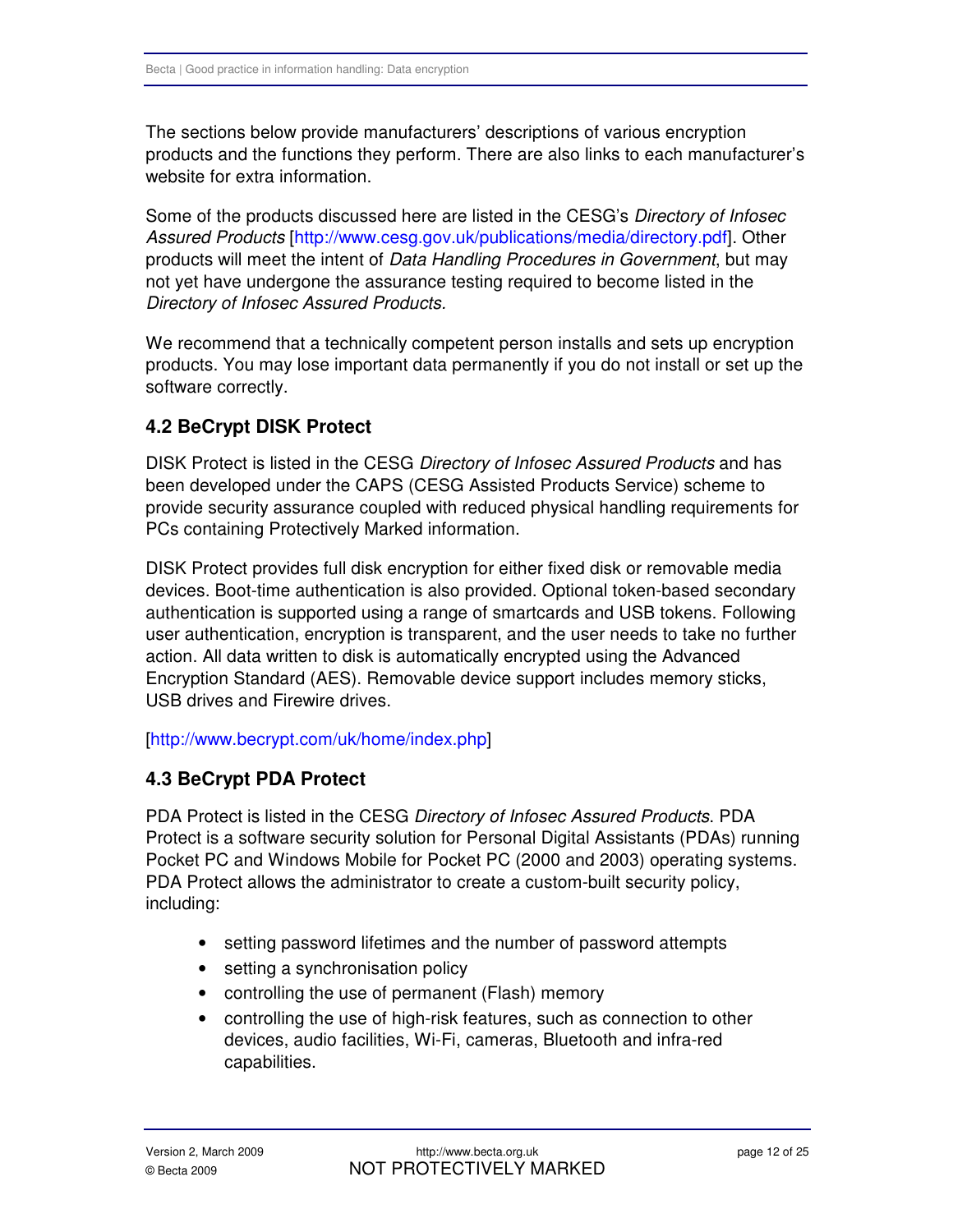However, it should also be noted that:

- data is only encrypted on the CF or SD memory cards, and not encrypted in the PDA's memory
- all data written to the protected volume, the hibernation file, or a crash dump file, is encrypted using 128-bit AES.

#### [\[http://www.becrypt.com/uk/industry/education.php\]](http://www.becrypt.com/uk/industry/education.php)

## **4.4 BestCrypt**

BestCrypt creates and supports encrypted virtual volumes for Linux. A BestCrypt volume is accessible as a regular file system on a corresponding mount point. The data stored on a BestCrypt volume is stored in the container file. A container is a regular file, so it is possible to back up, move or copy it (to a CD-ROM or network, for instance) and continue to access encrypted data using BestCrypt.

The preferred BestCrypt algorithm to choose is AES 256-bit Rijndael.

[\[http://www.jetico.com/linux.htm\]](http://www.jetico.com/linux.htm) 

## **4.5 Check Point**

Check Point Endpoint Security Full Disk Encryption provides data security through strong encryption in multi-platform solutions that include handheld wireless devices and portable storage media. The product works on Windows, Mac and Linux-based computers and functions transparently to the user. It is capable of using smartcards and tokens, and includes either single sign-on or Windows Integrated Login. Check Point Full Disk Encryption is FIPS 140-2 certified and CESG approved.

[\[http://www.checkpoint.com/products/datasecurity/index.html\]](http://www.checkpoint.com/products/datasecurity/index.html) 

## **4.6 CREDANT Mobile Guardian**

The policy-based intelligent encryption technology of CREDANT Mobile Guardian (CMG) delivers full data encryption for laptops, desktops, handhelds and external media. Enterprises can now implement the thorough protection needed to secure their corporate data no matter where it is stored, yet have the flexibility and ease of use not found in older, first-generation encryption technologies, such as full disk and file/folder encryption.

With CREDANT Intelligent Encryption, a security administrator can easily establish and enforce policies governing the application of encryption on all mobile endpoints. Centrally defined policies can protect entire drives or be more granular to control certain file types for a particular user or group – whatever the environment dictates. Policy definition is simple yet powerful, and encryption is enforced transparently, without changing the way users or IT administrators interact with their systems. There are no special utilities, and all processes and procedures can continue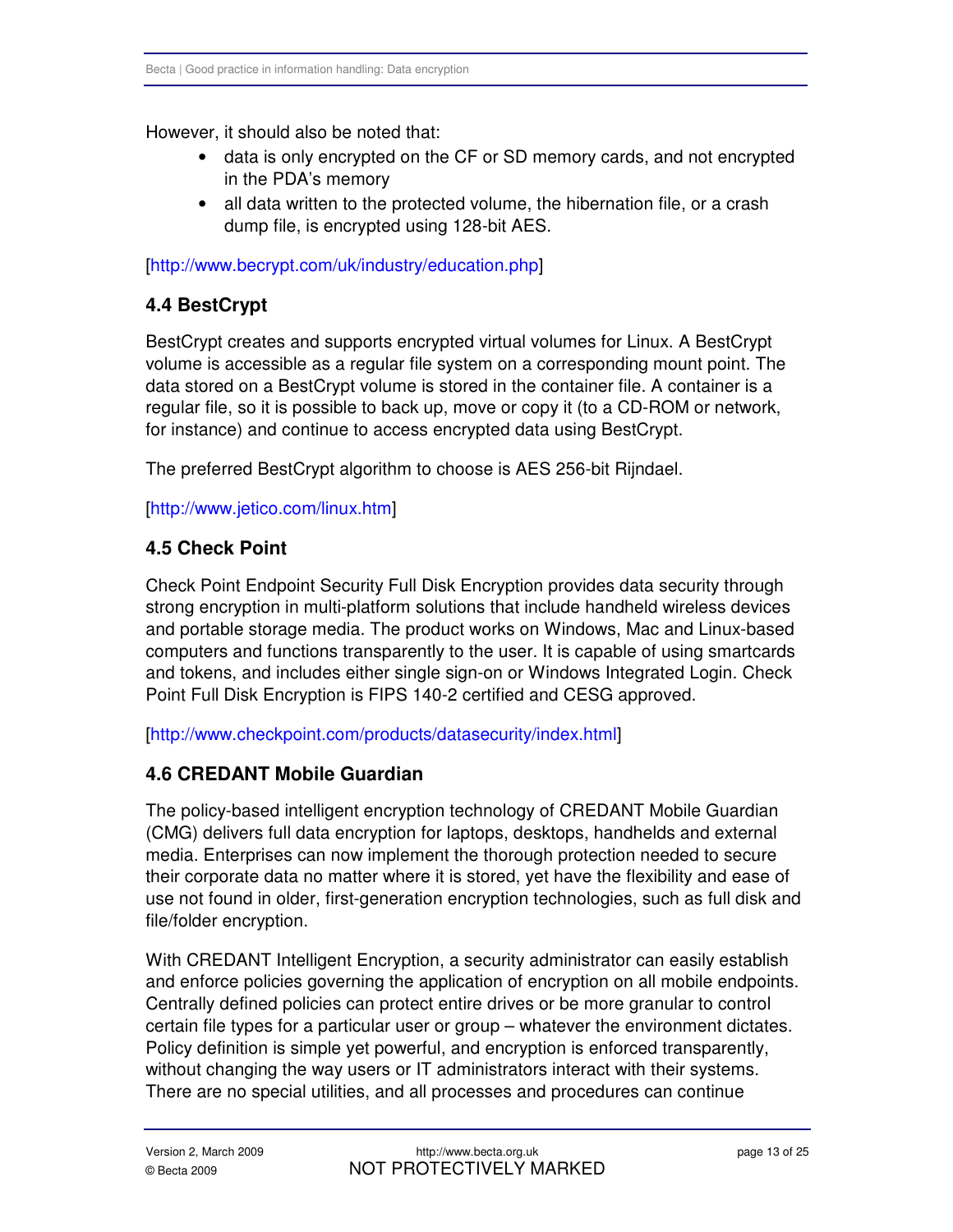unchanged after CMG has been deployed. CMG has FIPS140-2, Common Criteria EAL3 and CCTM accreditations.

[\[http://www.credant.com\]](http://www.credant.com) 

### **4.7 DESlock+**

Data Encryption Systems (DES) has been providing customers with encryption technology designed for everyday PC users for 20 years. In partnership with RM Education, a customised version of DESlock+ has been developed for use within schools. Designed to secure data in the school office and on teacher laptops, the education version complies with guidelines and provides easy-to-use data encryption for local and removable storage and secure file deletion.

To make compliance with data handling regulations simpler, RM also provides telephone support, and remotely manages licensing, user rights, encryption keys and key recovery where passwords are forgotten. The product is currently CCTM approved and is also undergoing FIPS 140-2 approval with certification expected in late 2009.

#### [http://www.deslock.com/deslockp\_products.php]

## **4.8 Eclypt**

This product is in the CESG Directory of Infosec Assured Products. Eclypt is a hardware encryption solution and a direct replacement for a computer's standard hard drive. Eclypt provides full disk encryption that is transparent to the user after pre-boot authentication. All data is then automatically encrypted using AES 256-bit technology. As a hardware solution, Eclypt offers superior performance and security as it does not run on the PC processor and keys are not stored on the hard disk itself.

Eclypt Freedom is a hardware-encrypted portable hard drive, which is also in the CESG Directory of Infosec Assured Products. Available in capacities of 320GB or 500GB, it provides full disk encryption after authentication upon plug-in. All data is automatically encrypted using AES 256-bit technology.

Eclypt and Eclypt Freedom are available in several variants: Corporate (FIPS 140-2 validated), Baseline (IL3 – RESTRICTED) and Enhanced (IL6 – TOP SECRET).

[\[http://www.eclypt.com/products.aspx\]](http://www.eclypt.com/products.aspx) 

#### **4.9 Entrust Entelligence**

The Entrust Entelligence product portfolio is an integrated suite of security solutions that deliver a single security layer across multiple enterprise applications, enabling strong authentication, authorisation, digital signatures and encryption.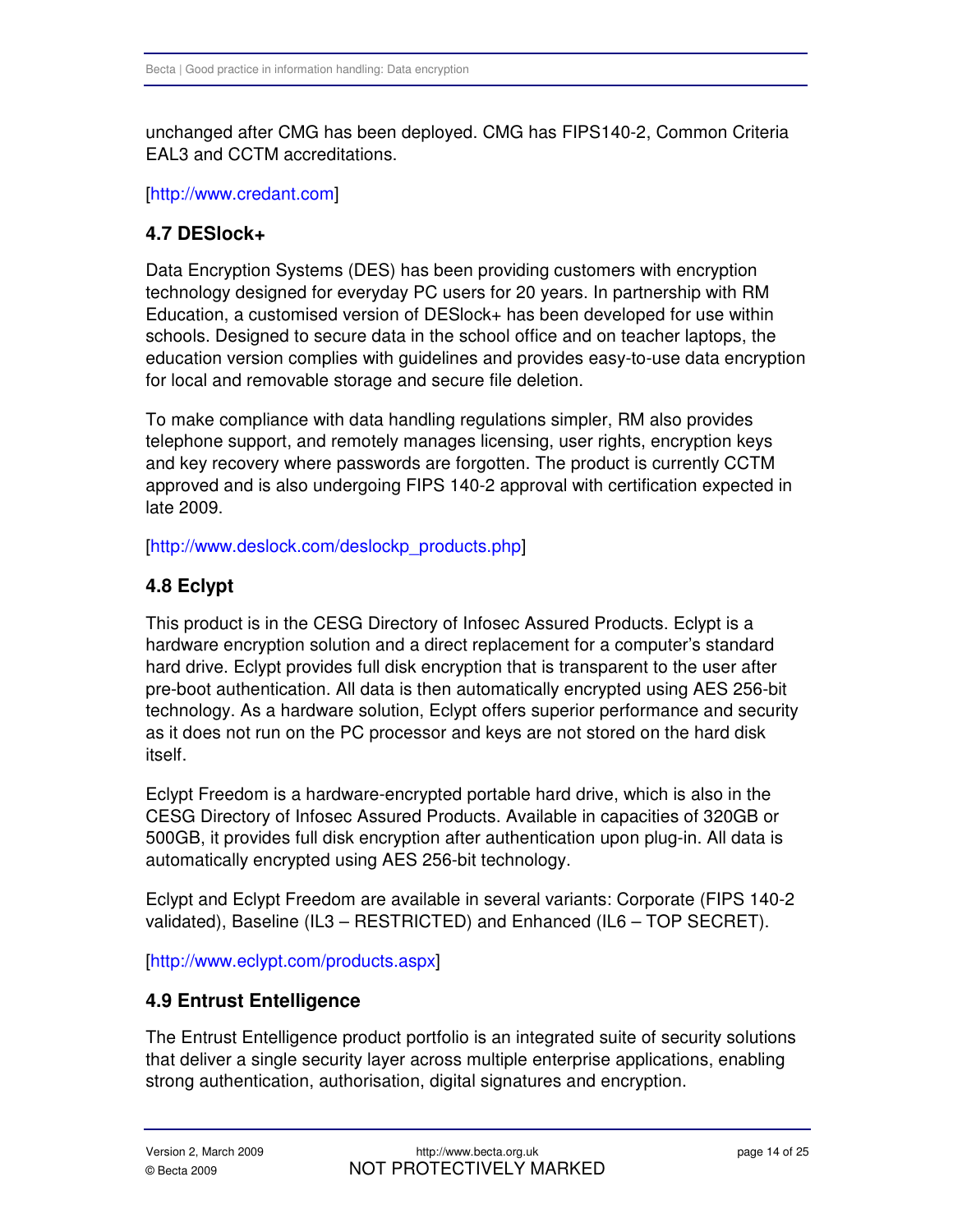Entrust Entelligence helps empower employees to work efficiently, communicate effectively, improve corporate and regulatory compliance, and use products and services online.

#### [\[http://www.entrust.com/entelligence/index.htm\]](http://www.entrust.com/entelligence/index.htm)

#### **4.10 FileVault and Disk Utility**

Apple's FileVault secure storage application, introduced in Mac OS X 10.3 in 2003, has been incrementally updated in both the 10.4 and 10.5 releases.

The FileVault application uses AES 128-bit encryption technology to secure the data located in a user's Home folder, the default storage location for user data. Under normal conditions, FileVault will protect all data for typical users. If encryption of data located outside of the Home folder is required, the standard DiskUtility application can be used to create encrypted disk images.

Disk Utility also offers higher-grade AES encryption with 256-bit keys. However, it is not possible to encrypt the entire disk, as currently the system is unable to start up from an encrypted boot volume.

As with Knox below, Disk Utility can be used to decrypt and unpack the data set held within the file.

[\[http://docs.info.apple.com/article.html?path=Mac/10.4/en/mh1877.html\]](http://docs.info.apple.com/article.html?path=Mac/10.4/en/mh1877.html) 

#### **4.11 Knox**

Knox is a commercial application for data protection on the Mac. The software uses the native encryption technology built into Mac OS X. It allows the user to encrypt data sets and entire volumes using either AES 128-bit or 256-bit encryption.

Knox runs on both PowerPC and Intel-based Mac computers running Mac OS X 10.4.9 or above. However, 256-bit encryption is only available in the current release of Mac OS X 10.5.

A user-friendly interface is provided to the encryption functionality and the user is able to encrypt both data sets and entire volumes, such as a USB removable storage device. Unlike FileVault, there is no concept of a secondary master password in the event that a user forgets the primary password used to encrypt the data. Like Disk Utility, Knox can be used to decrypt and unpack the data set held within the file.

The Knox application can be configured to run at system start-up, so that it automatically detects when an encrypted volume is inserted and prompts for a password. The password can be stored in the Mac's key store, known as the Keychain, but a strict security policy would not recommend this, since a compromise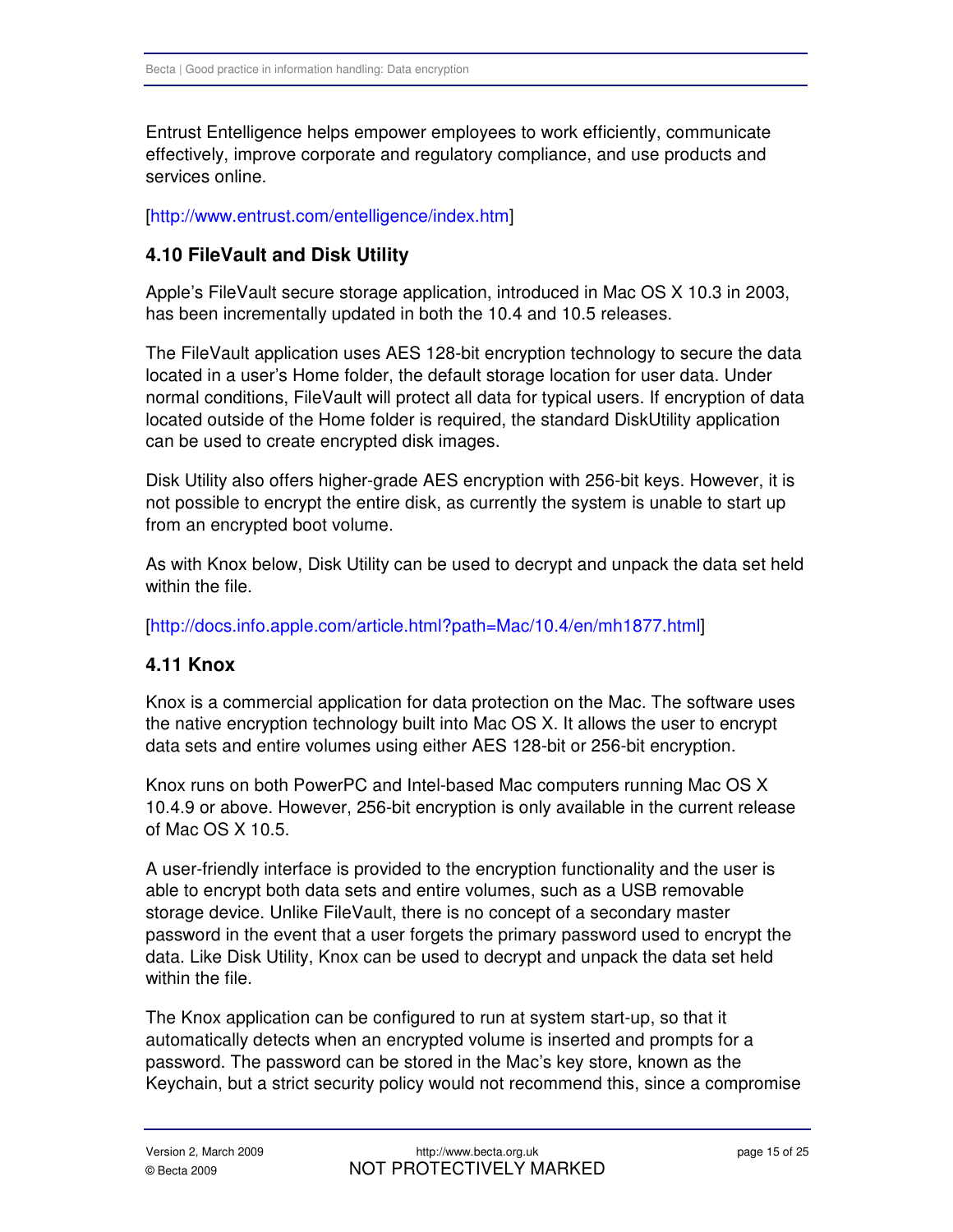of the user machine could lead to an attacker gaining access to all passwords in the Keychain.

#### [\[http://www.knoxformac.com\]](http://www.knoxformac.com)

#### **4.12 MS BitLocker**

BitLocker is a logical disk encryption tool for workstations and laptops and is listed in the CESG Directory of Infosec Assured Products. It is not intended for use on server systems. It performs the following core functions:

- encryption of the complete operating system logical disk, encapsulating user, system, swap and hibernation files to ensure that data may not be easily accessed by any software or hardware based measures taken.
- checking and verification of early boot components and configuration data. Systems using Trusted Platform Module (TPM) version 1.2 hardware are granted additional assurance of pre-start-up system integrity checking security, as the hardware may also verified.

Security is ensured via the implementation of 256-bit AES encryption and the required two-factor authentication can be provided by several different tokens.

[http://technet.microsoft.com/en-us/library/cc766295.aspx]

#### **4.13 MS Windows EFS**

EFS is a long-established encryption solution for the Windows platform that protects files and/or folders selected by the end-user. Because of this approach it cannot guarantee to include all the data that needs to be secured. For example, when hibernated, a Windows machine writes all active data to the hard disk in temporary files whose locations may not be known to the user. These files are not encrypted.

EFS is only as robust as the user's Windows password. Hard to guess passwords or preferably pass phrases consisting of 10 or more characters and numbers and symbols should be used.

[\[http://technet.microsoft.com/en-gb/library/bb457065.aspx\]](http://technet.microsoft.com/en-gb/library/bb457065.aspx) 

#### **4.14 PGP Desktop Professional**

PGP Desktop Professional is listed in the CESG Directory of Infosec Assured Products. It provides a comprehensive set of encryption applications to protect sensitive data on disk or removable media and in emails and instant messages. It includes PGP Whole Disk Encryption, which locks down the entire contents of a system, external drive or USB flash drive, including system and swap files and boot sectors. The encryption is transparent to the user.

[\[http://www.pgp.com/products/index.html\]](http://www.pgp.com/products/index.html)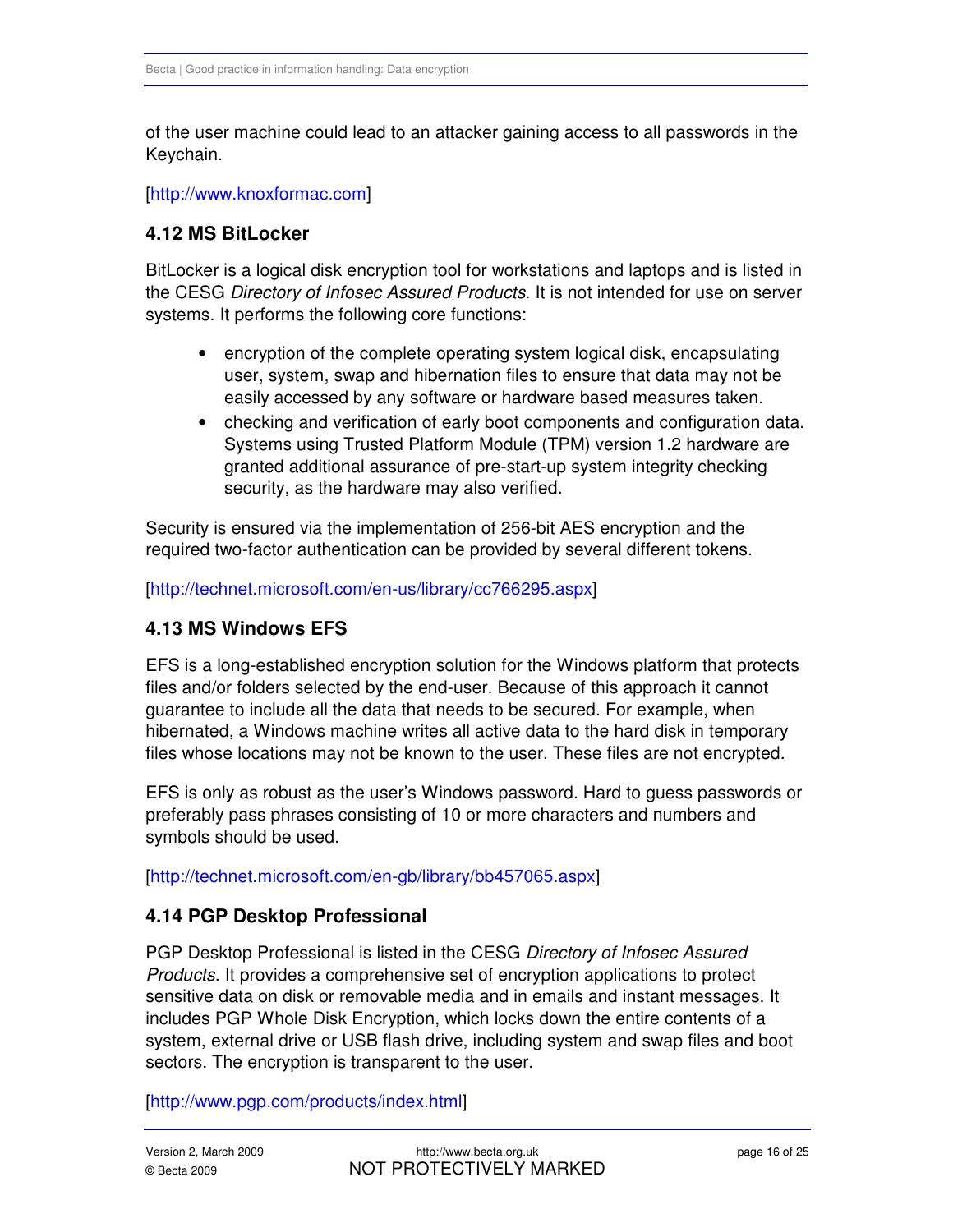### **4.15 Redstor Protector**

Redstor Protector is designed to allow users to secure the data that resides across all of their personal storage and computing devices. By combining back-up, encryption, synchronisation and data destruction within an easy-to-use service, it is possible to cover accidental or malicious data loss scenarios.

Designed with large-scale deployments in mind, Redstor Protector is designed to be sold by service providers. The service allows consumers to sign up online and create an account. The service creates an encrypted folder on the laptop or desktop as well as on USB storage devices. Should the user have data that is deemed sensitive, they can choose to store the data in a secure folder on the desktop.

If a secure folder is created on the USB device, then it will also synchronise that data with the secure folder on the host system. Redstor's online back-up service then automatically performs daily remote back-ups across a secure internet connection and in the event of data loss or corruption will allow the user to recover their data.

Redstor can also embed a data shredding and destruction technology that can be remotely activated by the service provider.

[\[http://www.redstor.com\]](http://www.redstor.com) 

#### **4.16 TrueCrypt**

TrueCrypt is a free and open source encryption software package for Windows Vista/XP, Mac OS X and Linux platforms. A guide to installing TrueCrypt is available fro[m \[http://opensourceschools.org.uk\].](http://opensourceschools.org.uk) 

We recommend that a technically competent person installs and sets up TrueCrypt. Users may lose important data permanently if they set up TrueCrypt incorrectly.

[\[http://www.truecrypt.org\]](http://www.truecrypt.org) 

#### **4.17 WinZip**

WinZip, version 9.0 or later, and WinZip E-Mail Companion support 128-bit and 256 bit AES encryption, which provide much greater cryptographic security than the traditional Zip 2.0 encryption method used in earlier versions of WinZip.

Note that recipients of AES-encrypted Zip files must have a compatible Zip file utility in order to decrypt the files.

[\[http://winzip.com/wzdaes.htm\]](http://winzip.com/wzdaes.htm)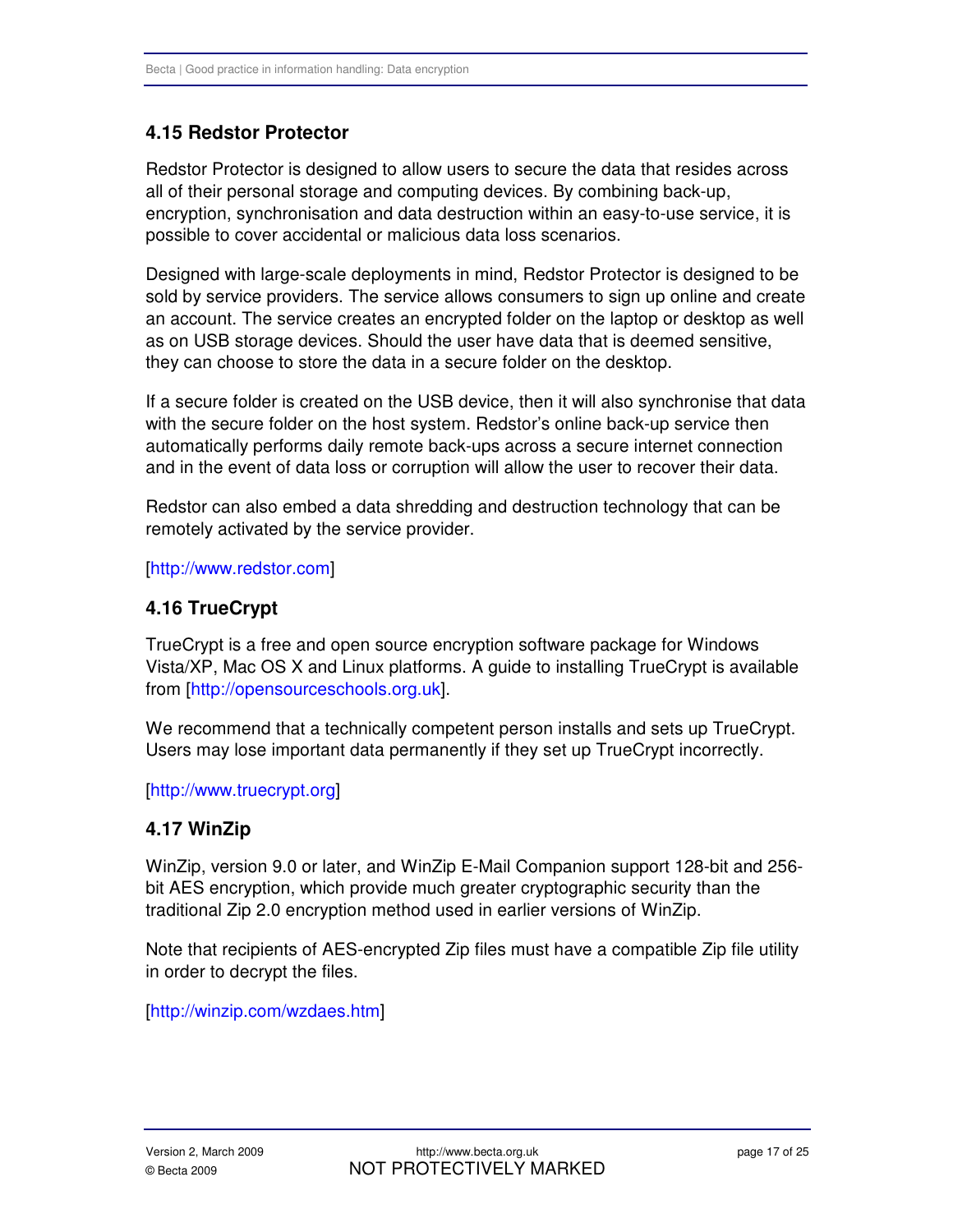## **5 Encrypting mobile devices**

#### **5.1 USB portable drives**

The recommended approach for encryption on USB portable drives is to purchase drives that are FIPS 140-2 certified. The following are widely available:

- Eclypt PICO Freedom (FIPS 140-2 Validated)
- IronKey (all variants)
- • KanguruMicro Drive
- • Kingston DataTraveler BlackBox
- SanDisk Cruzer (Enterprise FIPS edition)
- Stealth MXP.

It is also necessary to support this with policies or tools to prevent users from using other (unencrypted) USB portable drives.

#### **5.2 Symbian-based mobile devices**

#### **5.2.1 McAfee Endpoint Encryption**

McAfee Endpoint Encryption (formerly SafeBoot) for Symbian encrypts files, local folders, databases, removable storage and even emails through its FIPS 140-2 certified implementation. Encryption and decryption can be performed on the fly, and a user can access encrypted data only after authenticating. Data can be encrypted and decrypted automatically (and transparently to the user).

[\[http://www.mcafee.com/us/enterprise/products/data\\_protection/data\\_encryption/end](http://www.mcafee.com/us/enterprise/products/data_protection/data_encryption/endpoint_encryption.html)  point\_encryption.html]

#### **5.2.2 Pointsec Mobile**

Pointsec Mobile secures data on the Symbian, Pocket PC, Windows Mobile Smartphone and Palm operating systems by encrypting files on the devices as well as their related memory cards. Pointsec Mobile is designed to meet the requirements of both enterprise business and service provider environments. It provides:

- transparent, on-the-fly encryption for handheld files/folders and related memory cards
- Open Mobile Alliance (OMA) enabled encryption clients delivered or managed by any OMA device management solution
- a central interface to create, deploy, update and enforce settings
- wireless deployment, updates and support using the over-the-air (OTA) standard
- a simple, secure challenge/response procedure for password resets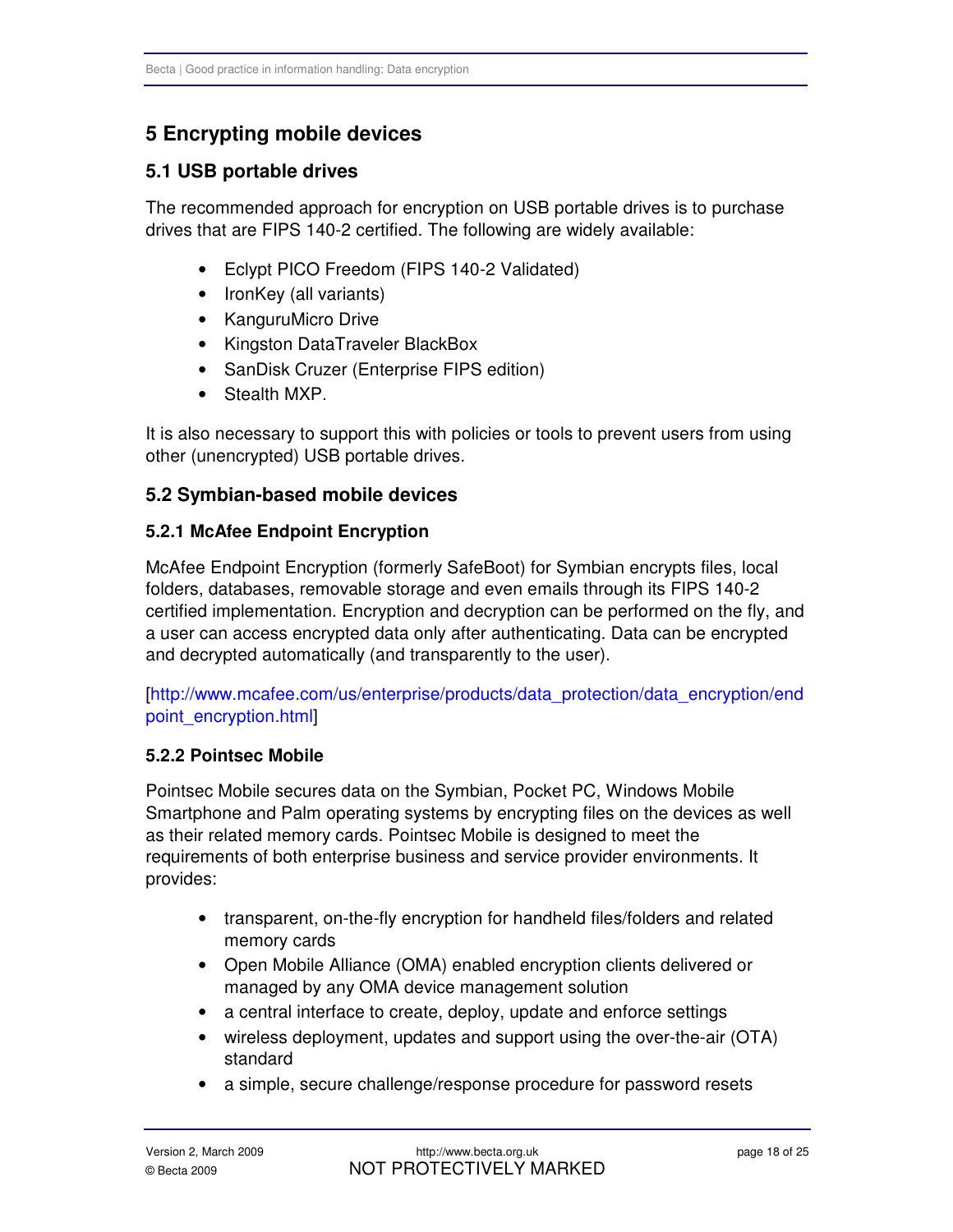• PicturePIN, alphanumeric passwords or numeric PIN authentication.

#### [http://www.checkpoint.com/pointsec]

#### **5.3 Personal entertainment devices**

Personal entertainment devices such as portable music and video players, games consoles and low-end mobile phones are very popular and have increasingly large data storage capacities. Currently, there are no commercial, certified or open source products available to secure these devices. We recommend that users do not store sensitive data on them.

## **6 Encrypting protected data in transit**

Data in transit is any type of information that is transmitted between systems, applications or locations. The secure transmission of data in transit relies on both encryption and authentication. The critical functions provided by this technology are:

- encryption of the data itself
- ensuring that the computers at each end are the computers they say they are
- ensuring that the user at the remote end is who they say they are
- ensuring that the user is authorised to access the requested data.

The following encryption mechanisms can be used to put in place systems that comply with government standards to protect data in transit:

- Transport Layer Security (TLS)/Secure Sockets Layer (SSL) or IPSec for remote login and remote command execution over Transmission Control Protocol/Internet Protocol (TCP/IP) networks.
- Secure Shell (SSH) for remote login and remote command execution over Transmission Control Protocol/Internet Protocol (TCP/IP) networks.
- SSH File Transfer Protocol (SFTP) for encrypted file transfers and manipulation functionality over any reliable data stream. It is typically used with the SSH protocol to provide secure file transfer, but is intended to be usable with other protocols as well.
- Secure Copy (SCP) for securely copying files between a local and a remote host, or between two remote hosts, using the SSH protocol.
- Public Key Infrastructure (PKI) a PKI is the combination of software, encryption technologies and services that creates and manages the use of public keys.
- Wireless Fidelity (Wi-Fi) Protected Access (WPA and WPA2) used to secure Wi-Fi computer networks.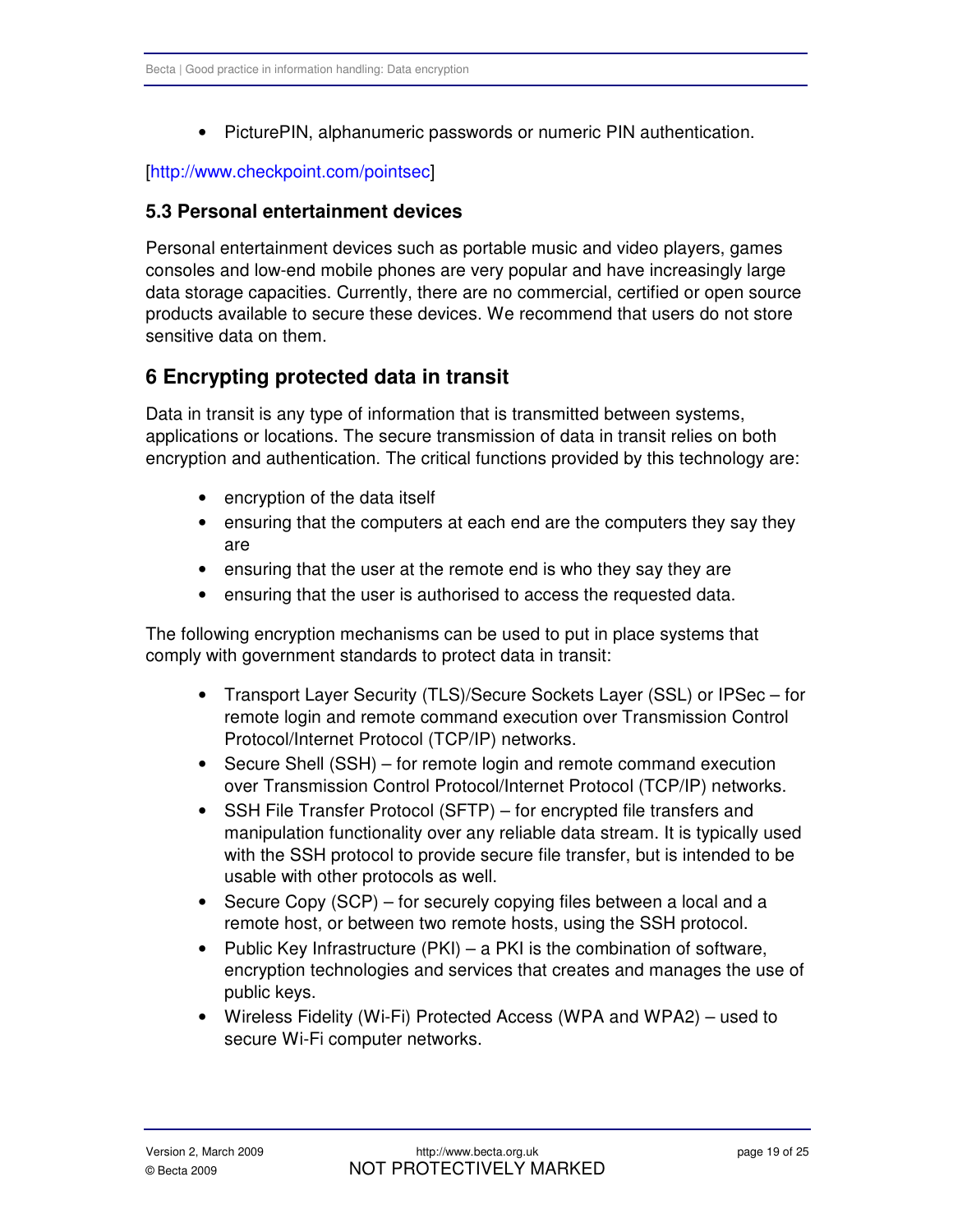## <span id="page-19-0"></span>**6.1 TLS/SSL**

The de facto internet standard for encrypting web-based information interchanges is Transport Layer Security (TLS), previously known as Secure Sockets Layer (SSL). Both the client and server software need to support TLS. All major web browsers and servers support it. However, legacy applications without a web front end may not provide it.

## **6.2 IPSec**

IPSec is designed to provide authentication, integrity and confidentiality. As it operates at the network layer, IPSec has an advantage over SSL and other methods that operate at higher layers. Applications must be written to be aware of, and use, SSL, while applications can be used with IPSec without being written to be aware of it. Thus, encryption occurs transparently to the upper layers.

IPSec is not a single protocol; it is made up of two protocols, which can be used separately or together:

- AH (Authentication Header) AH is used to authenticate the identity of the sender, and to provide integrity of the data to ensure that it has not been modified. It does not encrypt data and provides no confidentiality. AH signs the entire packet.
- ESP (Encapsulating Security Payload) ESP can provide confidentiality by encrypting the data itself, along with authentication and integrity. However, ESP generally does not sign the entire packet, only the data.

To protect the IP header and the data, AH and ESP can be used together. There are two modes of operation for both AH and ESP:

- Tunnel mode, which is used to create a virtual private network. Tunnel mode provides gateway-to-gateway (or server-to-server) protection.
- Transport mode, which is used to encrypt data inside a tunnel that is created by Layer Two Tunnelling Protocol (L2TP). Transport mode provides end-to-end security, all the way from the sending computer to the final destination.

Once two computers that are communicating via IPSec establish a security association, this represents the 'agreement' between the two about the way the data will be exchanged and protected. Thus, both these computers must support IPSec.

## **6.3 Server identity assurance**

Assurance of a server's identity (authentication) on the web currently requires the use of a certificate supplied. Using digital certificates with SSL provides the security necessary to protect online interactions. This is the mechanism most typically used in organisations.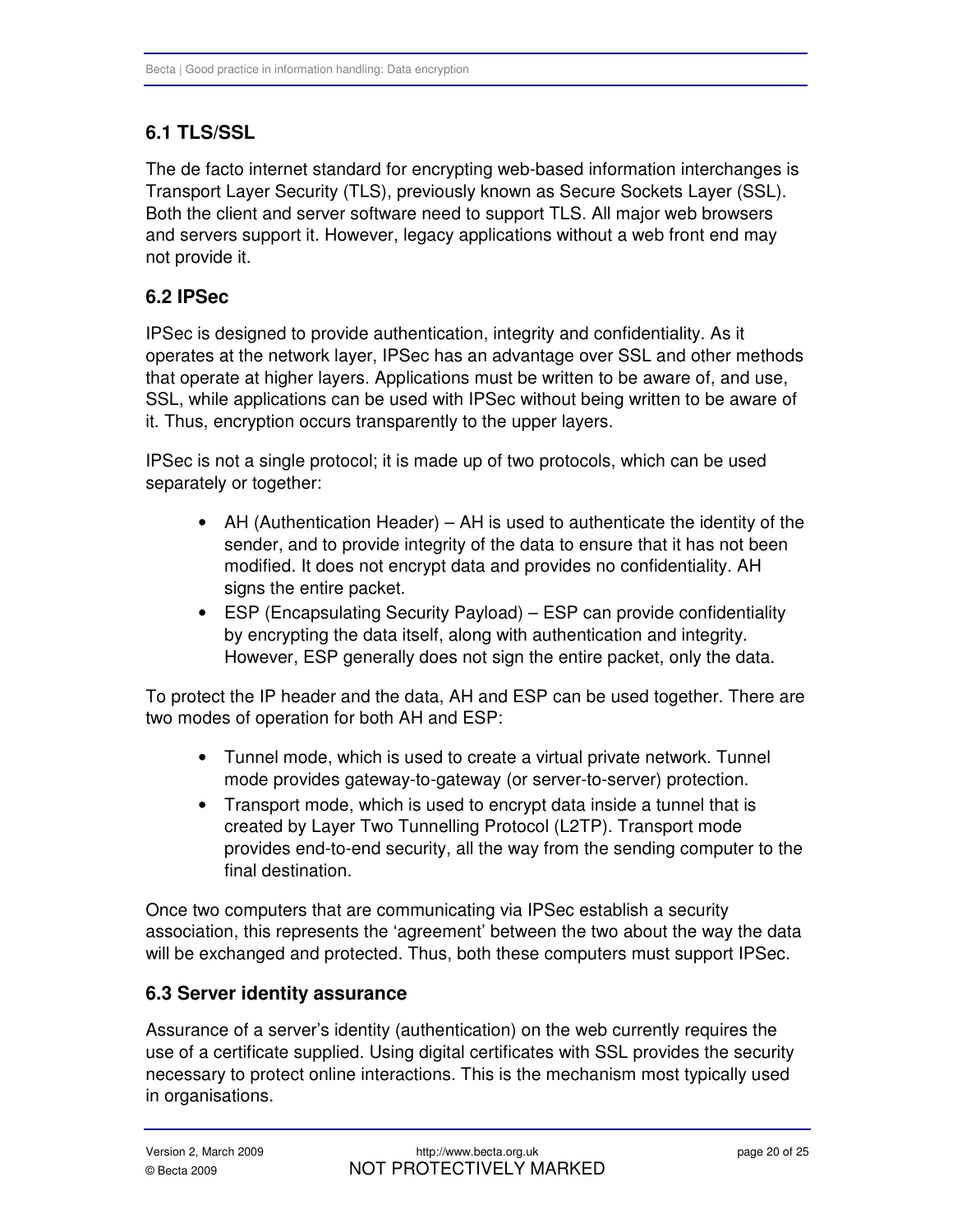Since any successful authenticated SSL session causes a web browser padlock icon to appear, users are not likely to be aware of whether the website has been validated or not. As a result, Extended Validation (EV) certificates have been introduced.

Browsers with EV certificate support display more information for EV certificates than for previous SSL certificates. Internet Explorer 7 is EV certificate-ready (however, in Windows XP and Windows Server 2003, the 'phishing filter' must be turned on to show it). Firefox 3.0 (and higher) and Opera 9.5 (and higher) include EV support as well. When a browser receives an EV certificate:

- the address bar turns green
- a special label will appear that alternates between the name/summarised address of the website owner and the certificate authority that issued their certificate.

Using an EV certificate on a web server:

- provides 128-bit or 256-bit SSL link-level encryption
- provides authentication of a web server to a web browser, as well as server-to-server authentication
- provides the ability to secure two virtual web servers using the same SSL certificate via the Subject Alternative Name (SubjectAltName) extension.

EV certificates may also used to incorporate Impact Level labels and remote access restrictions in many gateway applications, including Microsoft's Intelligent Application Gateway and BT's Global Network Services.

## **7 Securely deleting protected data**

A normally deleted file can be recovered, since only the directory entry and not the file contents are removed from the disk. Even if the file is later overwritten by a new file, it may still be possible to recover part of the content.

For example, in a simple file system, with 1Kb blocks, if a file of 973 bytes is overwritten by a file of 744 bytes, there will be 229 bytes of the original file which will not be overwritten. Depending on how sensitive that data was, this may be a problem.

Government guidelines mandate the secure deletion of files (when they are no longer needed) by randomly overwriting files to government standards (usually seven times). This functionality is provided by the use of encryption software.

Examples of products and applications that can securely delete data include:

- Compost (Mac)
- DESlock+ Shredder (Windows)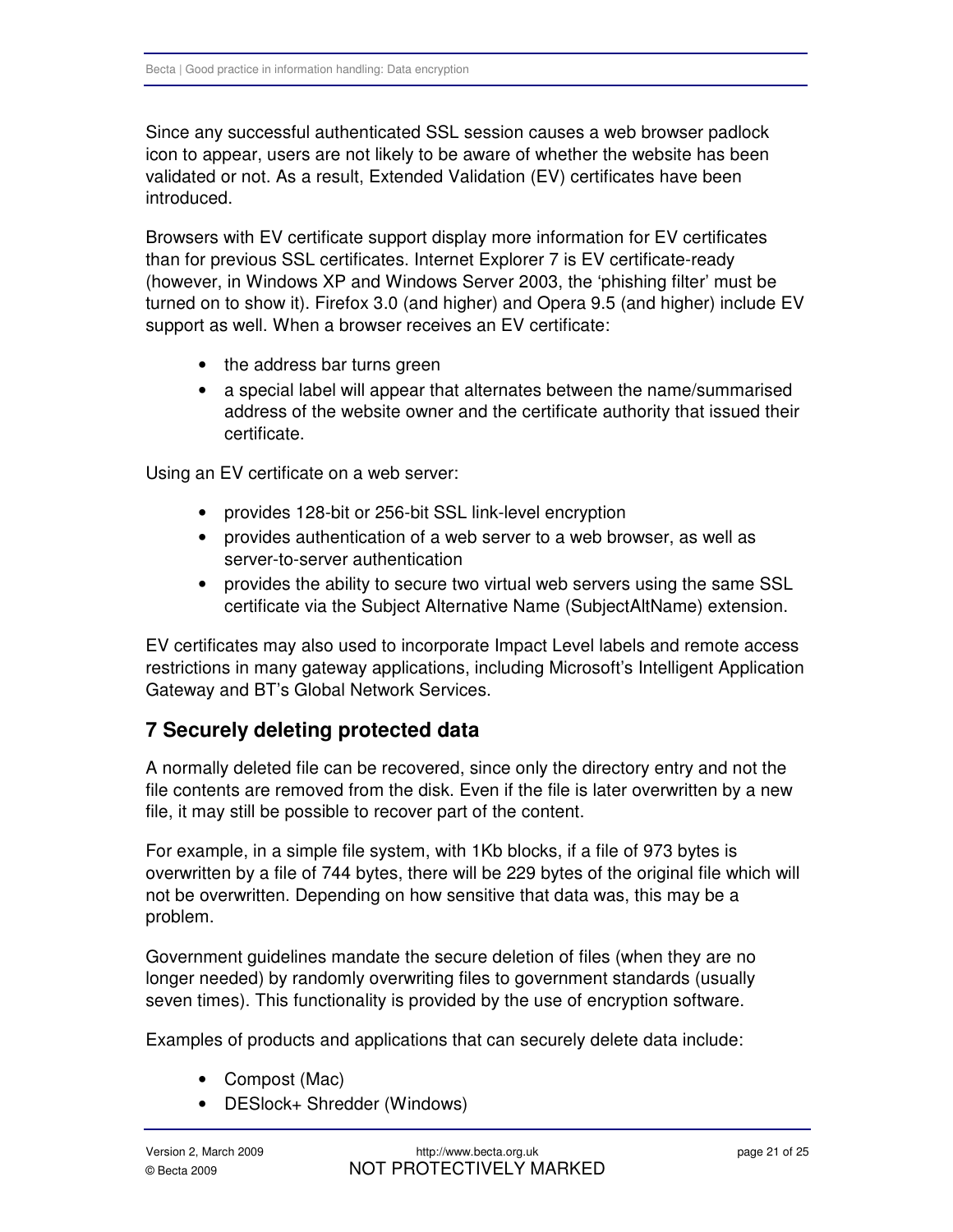- Eraser (Windows)
- File Shredder (Windows)
- • PGP (Mac)
- SDelete (Windows)
- Shred (Linux)
- Wipe (Linux)
- Secure Empty Trash (Mac).

NB: Becta has not conducted formal evaluation of these products and therefore does not recommend any specific solution. The products listed here are to demonstrate some of the types of solutions currently in use within the education sector. Other suitable products are available that are not listed in this document.

### **7.1 Compost**

Compost operates as a Mac OS X System Preferences pane. Its most obvious benefits are the automatic deletion features. Compost automatically deletes files that have been in the Trash longer than a user-defined number of minutes, hours or days. It can also limit the Trash to a certain size: for example, if you limit the Trash to 512MB and later place an item in the Trash that pushes the size of the Trash over that limit, Compost deletes the oldest items until the Trash size is below your limit.

#### **7.2 DESlock+ Shredder**

The DESlock+ Shredder is installed onto the Windows desktop. It uses cryptographic random numbers and DoD 5220-22.M (the shredding method used by the US Department of Defense). Files may be dropped onto the shredder for secure deletion, or alternately the shredder can be set to shred the following items:

- My Recent Documents
- Internet Explorer history and cache
- the contents of the Windows temporary files folder
- the contents of the recycle bin
- the Windows page file (on shutdown).

#### **7.3 Eraser**

Eraser is a security tool for Windows that completely removes sensitive data by overwriting it several times with carefully selected patterns. Eraser is free software and its source code is released under GNU General Public Licence. The application:

- works with Windows 95, 98, ME, NT, 2000, XP (32/64), Vista (32/64), Windows Server 2003 and DOS.
- It works with any drive, including IDE, SCSI and RAID, and CD-RWs.
- • uses DoD 5220-22.M
- • erases files and folders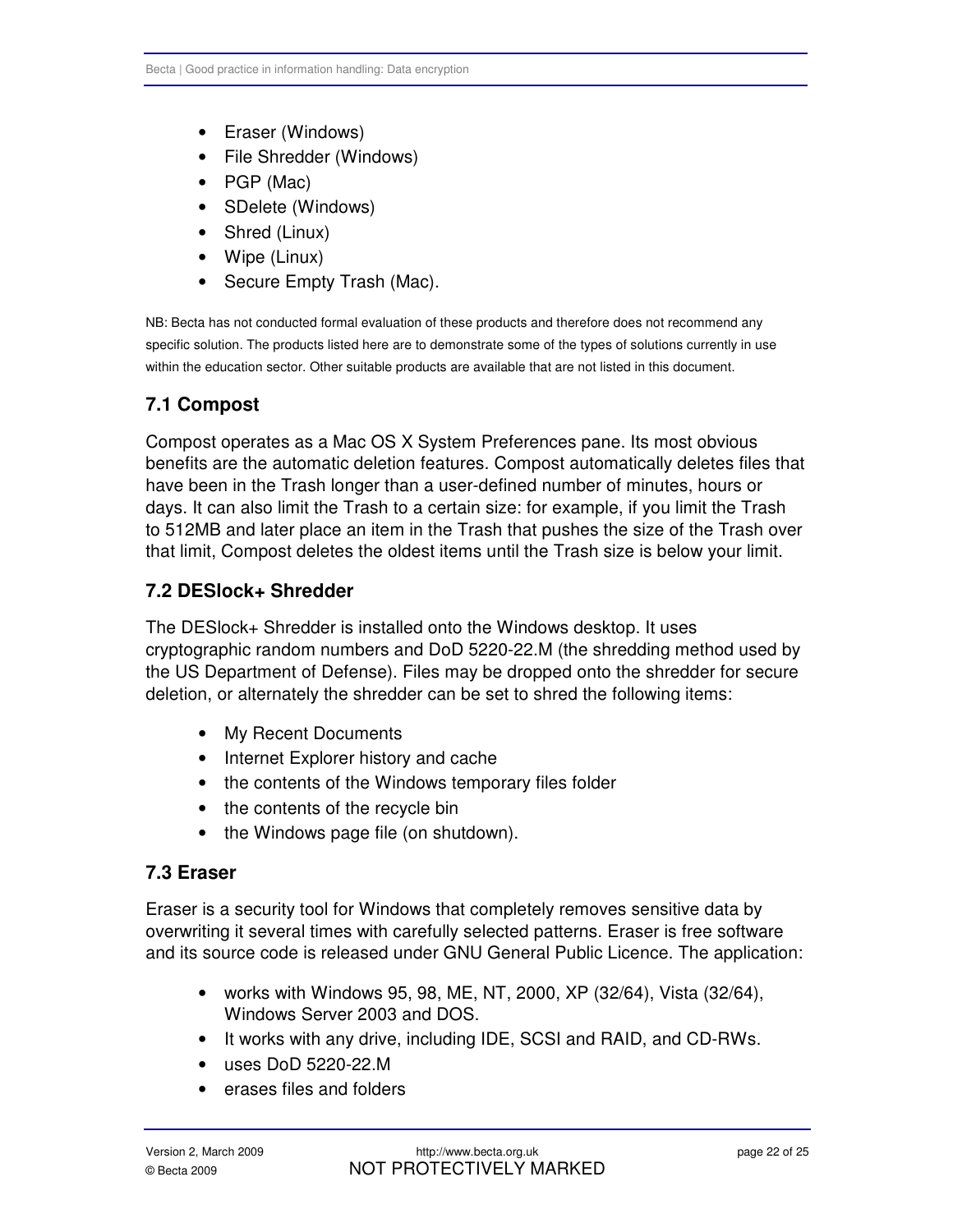- erases files and folders that were only previously 'deleted'
- erases all hard drives
- • erases Index.dat on reboot
- erases free space on Windows 95, 98, ME, NT, 2000, XP and DOS
- erases contents of the Recycle Bin
- • erases compressed files and drives
- erases Windows temporary files
- erases internet cache and cookies
- erases paging (swap) files.

#### [\[http://www.heidi.ie/node/6\]](http://www.heidi.ie/node/6)

#### **7.4 File Shredder**

File Shredder provides the secure deletion of files in various partitions and supports Wipe Hard Drive. Supported shredding methods include Peter Gutmann's method, DoD 5220.22-M and random overwrite algorithms. The application's functions include:

- secure (unrecoverable) shredding of files and directories
- shredding of file and directory names
- shredding of free space on disk
- supporting shredding on NTFS (New Technology File System), FAT32, FAT16 and FAT12 partitions
- shredding of cluster tips and ADS (Alternate Data Streams) on NTFS partitions.

#### [\[http://www.fileshredder.org\]](http://www.fileshredder.org)

#### **7.5 SDelete**

You can use SDelete to securely delete existing files, as well as to securely erase any file data that exists in the unallocated portions of a disk (including files that you have already deleted or encrypted). SDelete uses clearing and sanitising DoD 5220.22-M standards to be sure that once deleted with SDelete, the file data is permanently removed. Note, however, that although SDelete securely deletes file data, it does not delete file names located in free disk space.

[\[http://technet.microsoft.com/en-us/sysinternals/bb897443.aspx\]](http://technet.microsoft.com/en-us/sysinternals/bb897443.aspx) 

## **7.6 Secure Empty Trash**

Within the Mac OS X operating system, items can be moved to Trash or selected for 'Move to Trash', and can then be permanently deleted through 'Secure Empty Trash'. Once that button has been clicked, OS X will run a 35-pass overwrite of the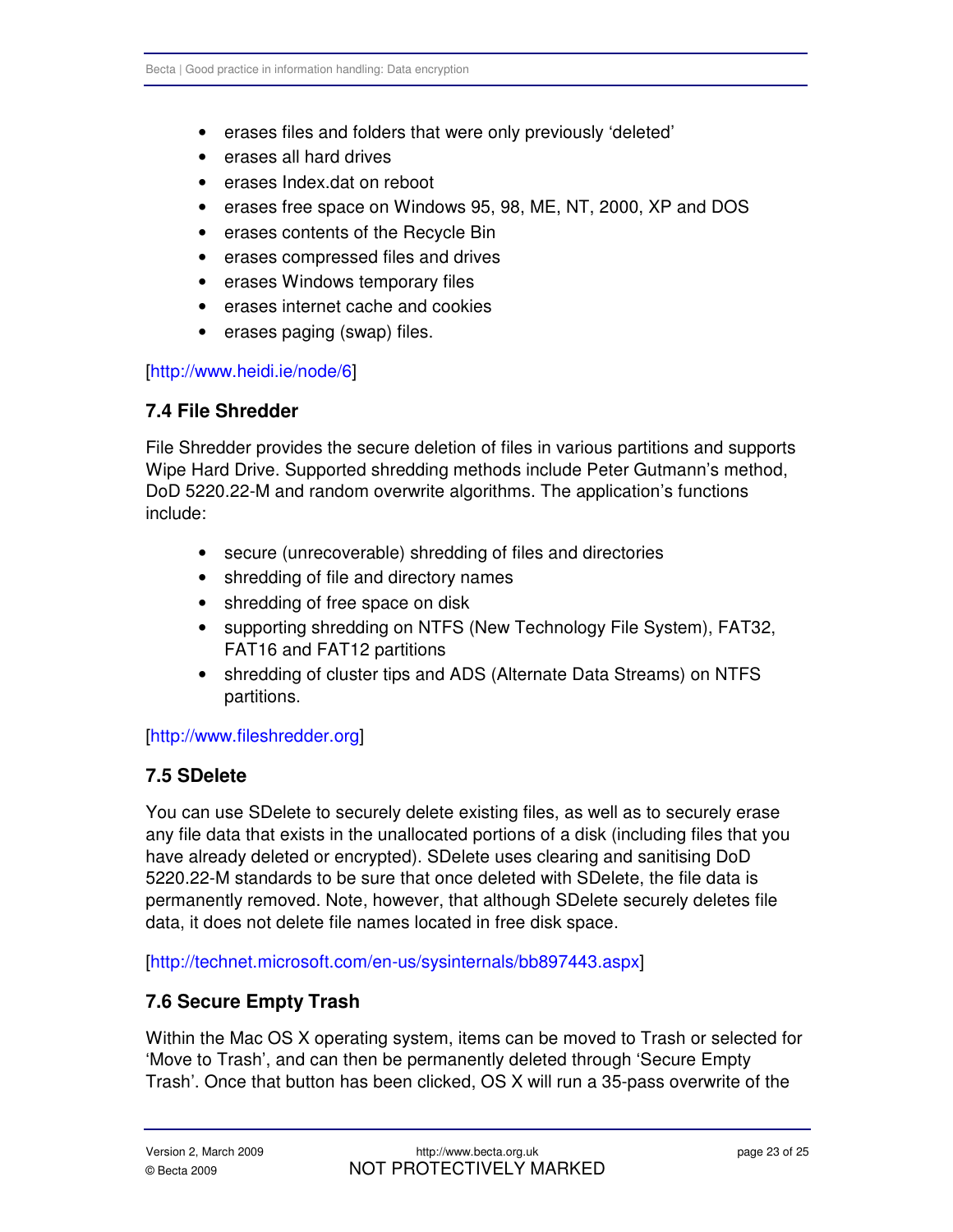file, essentially going well beyond the basic recommendations of any government security department. And once it is done, there will be no going back.

If you intend to securely erase large files, it could take a substantial amount of time in order to complete the secure erase process, given that a large file would have to be overwritten 35 times.

This application is free as it is native to Mac OS X.

## **8 Taking encrypted data overseas**

#### **8.1 Encryption restrictions**

Encryption is controlled or restricted in many countries. Many have passed laws, or are considering laws, to maintain law enforcement and national security capabilities through regulation of these technologies. In some countries, encryption technologies are treated in the same way as weapons or munitions.

Guidelines published in 2002 by the Organisation for Economic Co-operation and Development, OECD Guidelines for the Security of Information Systems and Networks – Towards a Culture of Security, provide a set of principles that apply to all participants (including businesses, governments and individual users) at all levels, and promote a culture of security as a means of protecting information systems and networks. These principles apply to educational ICT systems.

Although recommended for protecting data in the UK, some countries ban the use, or severely regulate the import, export or use of, encryption technology. You should always check current restrictions before leaving the UK with encryption software or encrypted data – you can find out about current restrictions from the two websites below. It may be safer to remove the software and data from your laptop or mobile device than to risk violating compliance requirements in these countries. Not doing so could risk imprisonment or confiscation.

When travelling to countries where encryption is permitted, it is still good practice to store encrypted data on media, laptops or mobile devices in a hotel room safe.

These two general reference sites provide current information on encryption restriction guidance:

- http://rechten.uvt.nl/koops/cryptolaw/index.htm
- http://www.wassenaar.org

Countries with encryption import and use restrictions (information correct at August 2008; before travelling you should check whether the information is still current):

- Afghanistan
- China (import, export and transit controls)